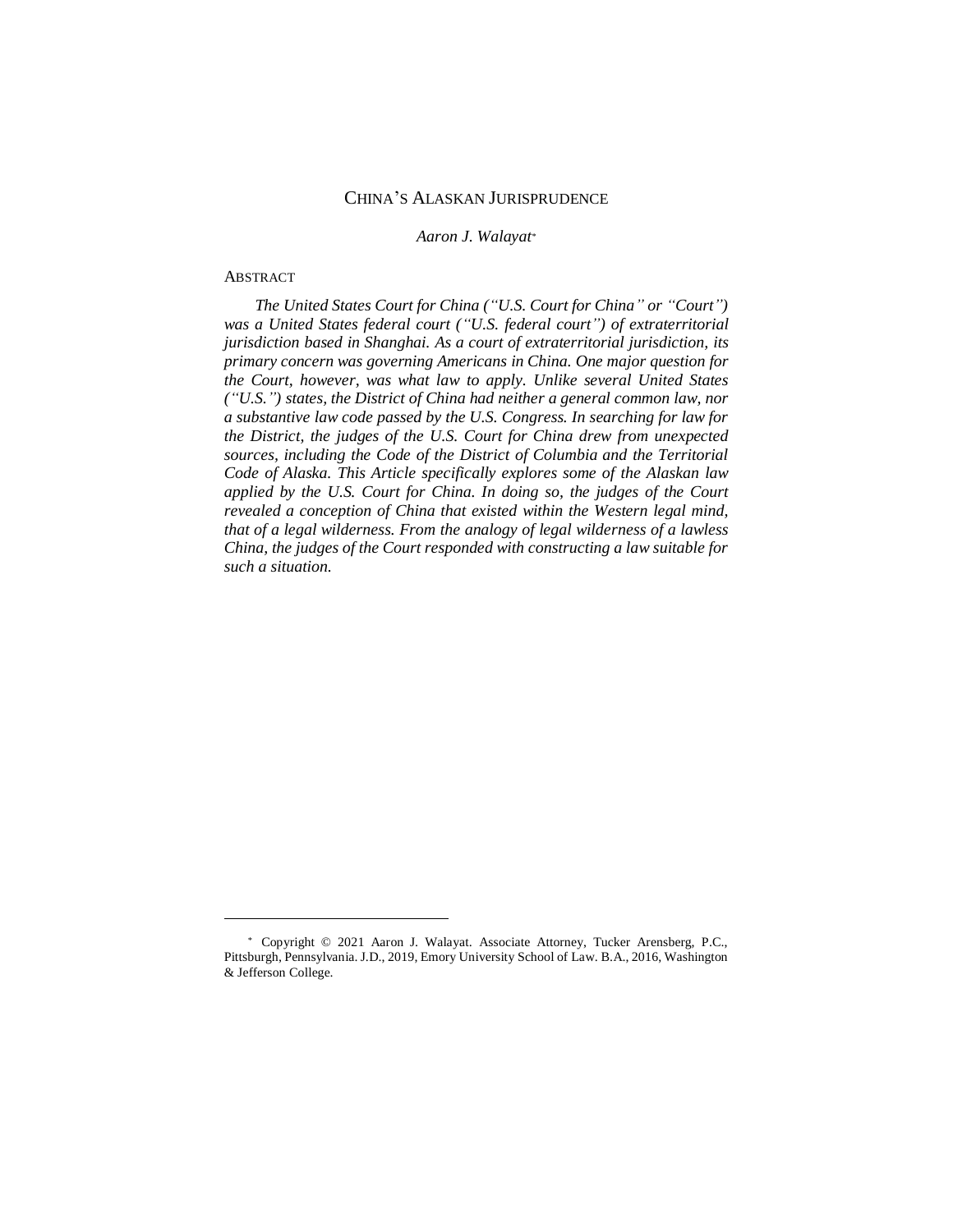### TABLE OF CONTENTS

### I. INTRODUCTION

*Be it enacted by the Senate and House of Representatives of the United States of America in Congress assembled,* That a court is hereby established, to be called the United States court for China, which shall have exclusive jurisdiction in all cases and judicial proceedings whereof jurisdiction may now be exercised by United States consuls and ministers by law and by virtue of treaties between the United States and China ... 1

Described by the late Emory University Professor David Bederman as the "strangest federal tribunal ever constituted by Congress," the U.S. Court for China was a federal court holding extraterritorial jurisdiction over American citizens in China.<sup>2</sup> It was established in 1906 and lasted until 1943.<sup>3</sup> While the Court existed for a lengthy period of time, scholarship on the Court is sparse, and unfortunately, many of the Court's records no longer exist.<sup>4</sup>

"Extraterritoriality" refers to the practice of Western nations negotiating treaties with Near Eastern and Far Eastern nations which "exempt[ed] European [and in this case, American] nationals living abroad from the application of local laws." <sup>5</sup> The Treaty of Nanking, signed on August 29,

<sup>1</sup> Act of June 30, 1906, ch. 3934, 34 Stat. 814 (repealed 1948).

<sup>2</sup> David J. Bederman, *Extraterritorial Domicile and the Constitution*, 28 VA. J. INT'L L. 451, 452 (1988), https://heinonline.org/HOL/LandingPage?handle=hein.journals/vajint28& div=18&id=&page=.

<sup>3</sup> Tahirih V. Lee, *The United States Court for China: A Triumph of Local Law*, 52 BUFFALO L. REV. 923, 933 (2004).

<sup>4</sup> *See* TEEMU RUSKOLA, LEGAL ORIENTALISM 160 (2013). *But see* Robert M. Jarvis, *Charles A. Biddle, Gambling, and the U.S. Court for China*, 17 GAMING L. REV. & ECON. 728, 730 (2013).

<sup>5</sup> Bederman, *supra* note 2, at 451.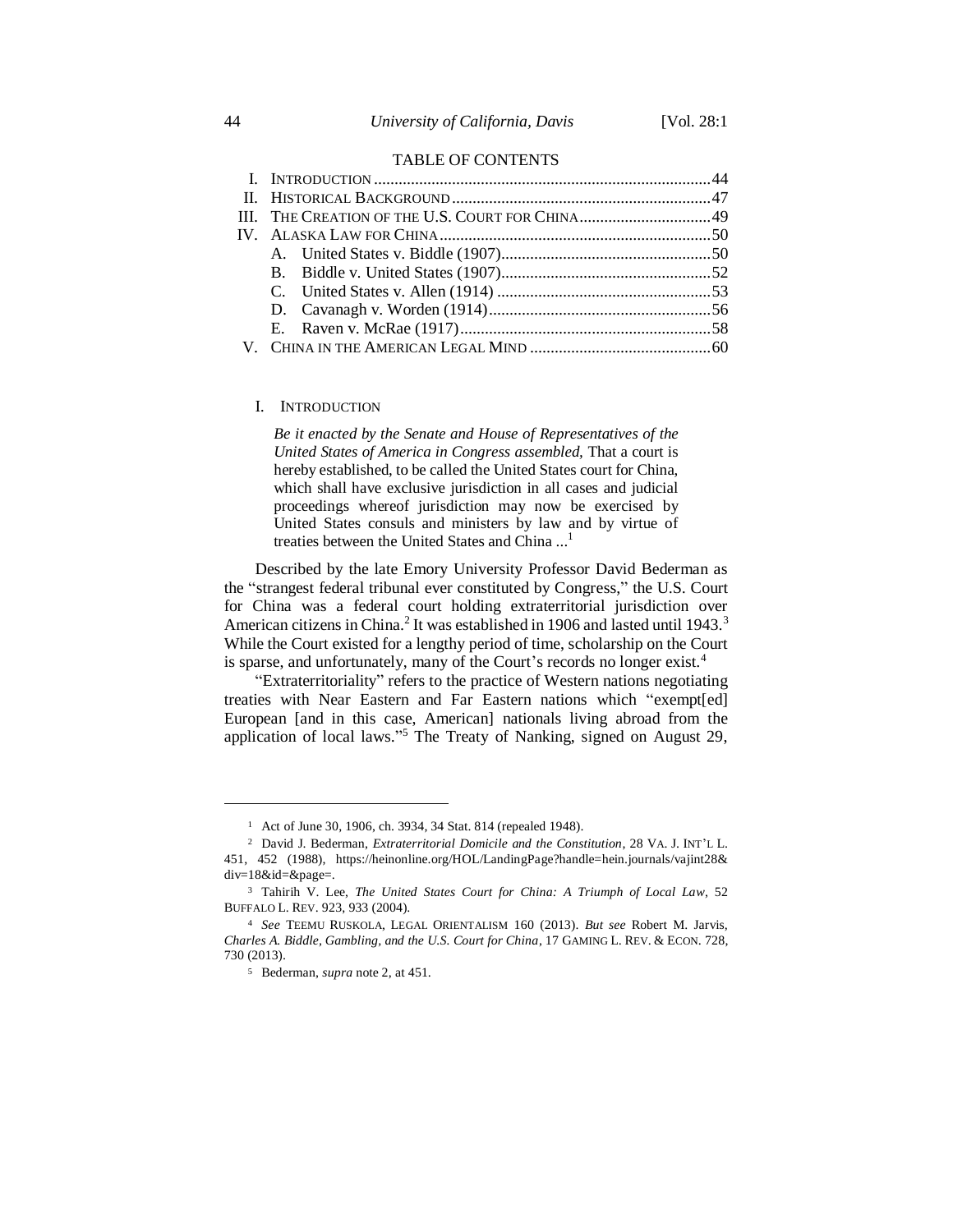1842, ended the Opium War between Britain and China.<sup>6</sup> Subsequently, the Treaty of the Bogue, signed in 1843, "supplement[ed] and clarif[ied] the Treaty of Nanking." 7 In the Treaty of the Bogue, British diplomat and colonial administrator Sir Henry Pottinger introduced an extraterritoriality clause, allowing British subjects in China to remain governed by British, rather than local Chinese, law.<sup>8</sup> The Treaty of the Bogue specified that "[r]egarding the punishment of English criminals, the English Government will enact the laws necessary to attain that end, and the Consul will be empowered to put them in force…" <sup>9</sup> Similarly, Article XXI of the Treaty of Wanghia, the treaty signed between China and the U.S., likewise provided that American citizens who had committed crimes in China would also enjoy extraterritorial jurisdiction and could only be "tried and punished … by the consul, or other public functionary of the United States…, according to the laws of the United States."<sup>10</sup>

Established in Shanghai, the Court operated, in most respects, like any other federal court.<sup>11</sup> As an extraterritorial court, however, the U.S. Court for China, or any consular court for that matter, differed from other U.S. federal courts in that it had no duty to recognize rights under the U.S. Constitution.<sup>12</sup> In its landmark 1891 decision, *In re Ross*, the U.S. Supreme Court affirmed trials without a jury in U.S. consular courts in Japan.<sup>13</sup> This ruling also applied to the U.S. Court for China, indicating that not a "hint" of the Constitution was applicable to the District of China.<sup>14</sup>

Judge Lebbeus Wilfley, the first judge of the Court for China, was a great admirer of the British colonial empire.<sup>15</sup> In an article in the *Yale Law Journal*, Judge Wilfley celebrated Britain's record of colonial administration by noting the difference between "Anglo settler colonies and crown colonies inhabited primarily by 'Negroes, Asiatics, and Polynesians."<sup>16</sup> This distinction was significant to Judge Wilfley.<sup>17</sup> Colonies with a majority Anglo population

 $\overline{a}$ 

<sup>6</sup> Mitchell Chan, *Rule of Law and China's Unequal Treaties: Conceptions of the Rule of Law and Its Role in Chinese International Law and Diplomatic Relations in the Early Twentieth Century*, 25 PA. HIST. REV. 9, 18 (2019).

<sup>7</sup> *Id.*

<sup>8</sup> *Id.* at 20.

<sup>9</sup> *Id.* at 21.

<sup>10</sup> Treaty of Peace, Amity, and Commerce, China-U.S., art. 21, July 3, 1844, 8 Stat. 592.

<sup>11</sup> Jarvis, *supra* note 4, at 728–29.

<sup>12</sup> RUSKOLA, *supra* note 4, at 159.

<sup>13</sup> *In re* Ross, 140 U.S. 453 (1891); *see also* Casement v. Squier, 138 F.2d 909 (9th Cir. 1943).

<sup>14</sup> *See* United States v. Furbush, 2 Extraterritorial Cases 74, 85 (U.S. Ct. for China 1921).

<sup>15</sup> *See* RUSKOLA, *supra* note 4, at 170.

<sup>16</sup> *Id.* at 170 (citing Lebbeus R. Wilfley, *How Great Britain Governs Her Colonies*, 9 YALE L.J. 207, 211 (1900)).

<sup>17</sup> *See generally* Wilfley, *supra* note 16, at 211.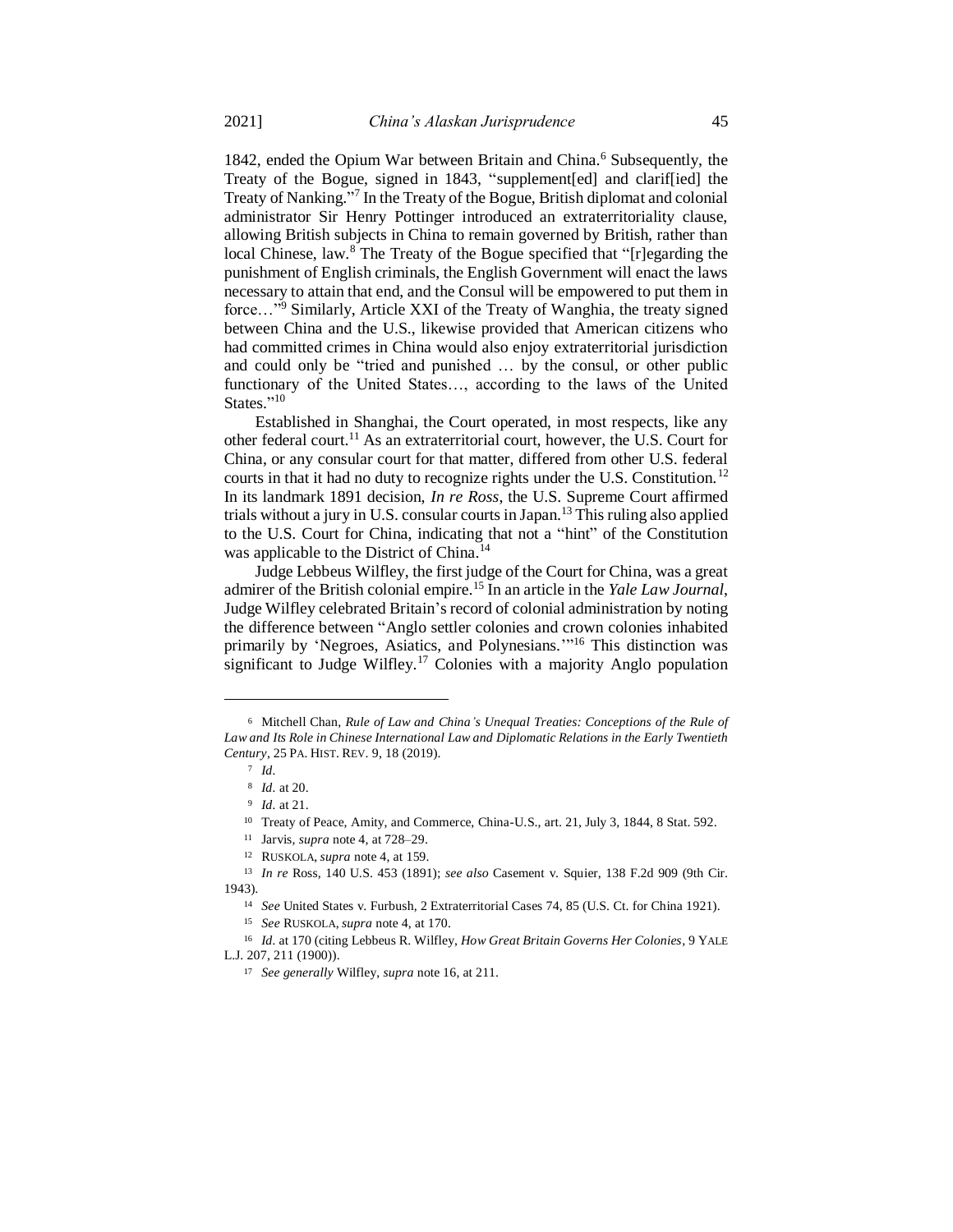could handle the instruments of self-government, such as jury trials, while non-Anglo majority colonies could not be trusted with this civic responsibility.<sup>18</sup> Teemu Ruskola, a law professor at Emory University, notes that this line of thinking was what led Judge Wilfley and his successor, Judge Charles Sumner Lobingier, to dismiss the notion of jury trials in China as unwise given that the non-Anglo population was better off governed "despotically."<sup>19</sup> This is ironic, Ruskola notes, because despite Wilfley's justification to refuse jury trials on this basis, the British Supreme Court for China *did* have jury trials.<sup>20</sup> To Ruskola, the inapplicability of constitutional rights, such as jury trials, to the District of China is central to his "legal Orientalism" thesis, as he notes how this same line of thinking was shared by American lawmakers who also justified their denial of constitutional protections to Chinese immigrants in the U.S. on the basis that a non-Anglo population was better governed despotically.<sup>21</sup>

But, if not the Constitution, then what? What sort of law would be appropriate for an extraterritorial court to apply? The U.S. Congress never established a body of substantive law applicable to China, leaving the judges of the U.S. Court for China with a difficult task—what law would a U.S. court apply to Americans in China?<sup>22</sup>

Among the laws applied by the U.S. Court for China included the English common law immediately preceding the U.S. Declaration of Independence in 1776, general acts of the U.S. Congress, and even Chinese custom, which the Court referred to as "compradore."<sup>23</sup> Most notably, the Court drew substantive law from two general law codes which were established by the U.S. Congress for a specific territory. These two law codes were the Code of the District of Columbia and the Code of the Territory of Alaska. The Court proceeded to apply the laws of the two codes as they saw fit; however, Judge Lobingier, the third judge of the Court, indicated a preference for Alaskan territorial law.<sup>24</sup> This Article examines some of the substantive law applied by the U.S. Court for China through a sample of cases, specifically, the Alaskan law which was applied by the Court. The Court's use of Alaskan law, as will be further discussed, suggests an analogy between China and Alaska based on the legal conditions of the two areas. I call these conditions a "legal wilderness." The notion of China as a legal wilderness was influenced by what Ruskola

<sup>18</sup> *See id.*

<sup>19</sup> RUSKOLA, *supra* note 4, at 170.

<sup>20</sup> *See id.* at 170.

<sup>21</sup> *Id.* at 169.

<sup>22</sup> *See id.* at 164–65 (noting that Congress recognized that general federal legislation may be deficient and providing that the "common law and the law as established by the decision of the courts of the United States" shall be applied when general federal legislation is insufficient).

<sup>23</sup> *Id.* at 172.

<sup>24</sup> *Id.* at 167–68.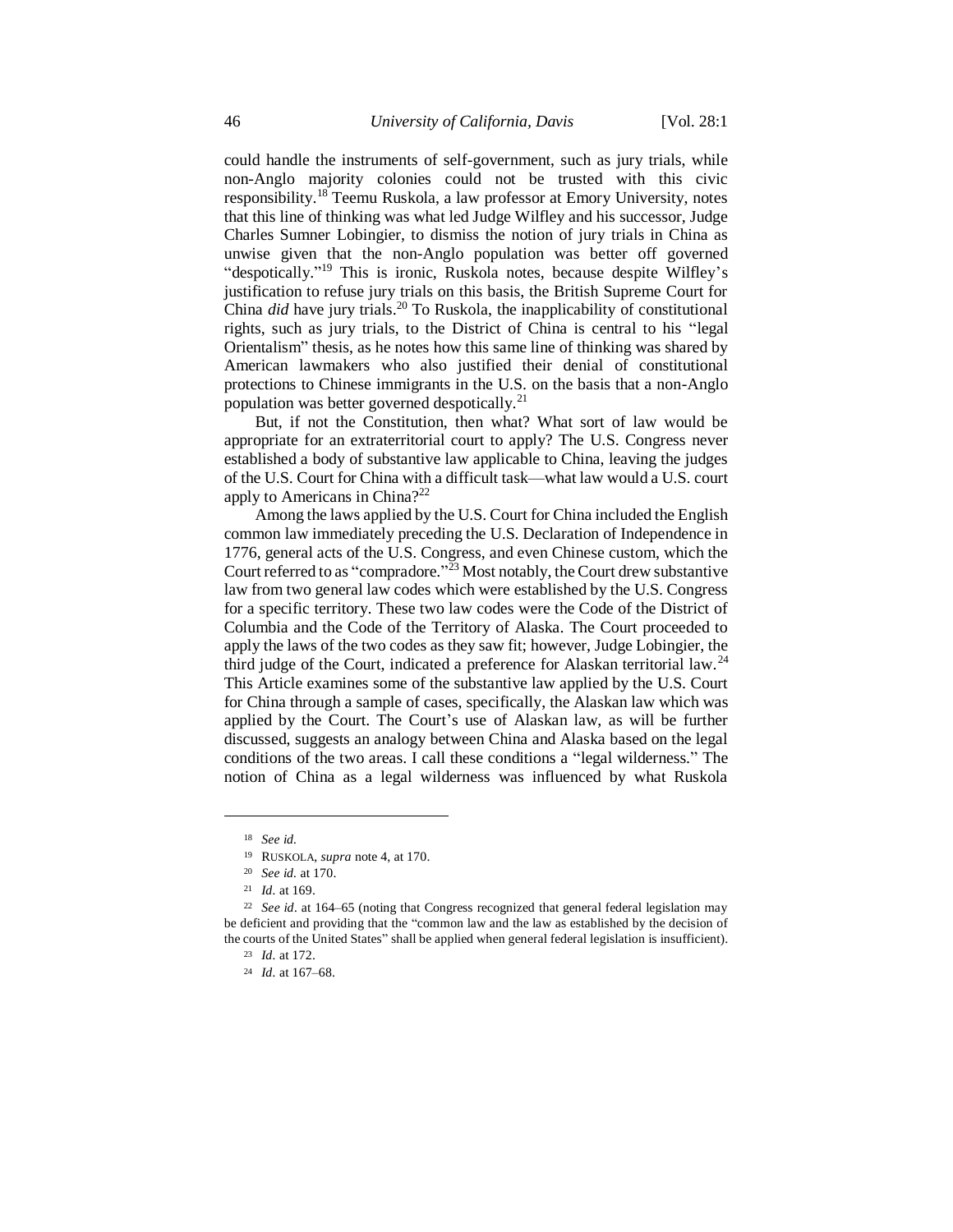describes as "legal Orientalism," which is the creation of law for China based on the conception of China in the Western mind.<sup>25</sup>

Parts II and III of this Article provides some historical background about the U.S. Court for China. Part IV then identifies specific important cases in which the Court applied Alaskan territorial law with interpretations about why the choice of Alaskan law was preferable. Finally, Part V attempts to show how the discussed cases evidence a notion of China as a legal wilderness which guided the Court's decision-making.

## II. HISTORICAL BACKGROUND

Following the Opium War (1839-1842), China was subjected to unequal treaties with various imperialist countries.<sup>26</sup> These treaties were "unequal" in the sense that China often entered into these agreements after a military defeat, resulting in the treaties containing "one-sided terms [that] requir[ed] China to cede land, pay reparations, open treaty ports, or grant extraterritorial privileges to foreign citizens."<sup>27</sup> In 1844, the U.S. and Qing Dynasty China entered into the unequal Treaty of Wanghia.<sup>28</sup> Among the provisions of the Treaty of Wanghia was that the U.S. would be allowed to engage in free trade with five Chinese ports, and that American citizens in China would have extraterritorial jurisdiction.<sup>29</sup> Specifically, Article XXI states:

Subjects of China who may be guilty of any criminal act towards citizens of the United States, shall be arrested and punished by the Chinese authorities according to the law of China; and citizens of the United States, who may commit any crime in China, shall be subject to be tried and punished only by the consul, or other public functionary of the United States thereto authorized, according to the laws of the United States.<sup>30</sup>

After entering into the Treaty of Wanghia, American representative Caleb Cushing immediately urged Congress to establish consular courts in China.<sup>31</sup> However, Congress did not establish these consular courts until 1848.<sup>32</sup> This led to a disturbing period from 1844 to 1848, in which Americans in China existed in what Ruskola calls a "legal vacuum," where they "literally

 $\overline{\phantom{a}}$ 

<sup>32</sup> *Id.*

<sup>25</sup> *See id.* at 5.

<sup>26</sup> *Id.* at 110.

<sup>27</sup> M. Taylor Fravel, *Regime Insecurity and International Cooperation: Explaining China's Compromises in Territorial Disputes*, 30 INT'L SEC. 46, 47 n.3 (2005).

<sup>28</sup> *See* EILEEN P. SCULLY, BARGAINING WITH THE STATE FROM AFAR: AMERICAN CITIZENSHIP IN CITY PORT CHINA, 1844-1942, at 49–50 (2001).

<sup>29</sup> Treaty of Peace, Amity, and Commerce, *supra* note 10.

<sup>30</sup> *Id.* art. XXI.

<sup>31</sup> RUSKOLA, *supra* note 4, at 158.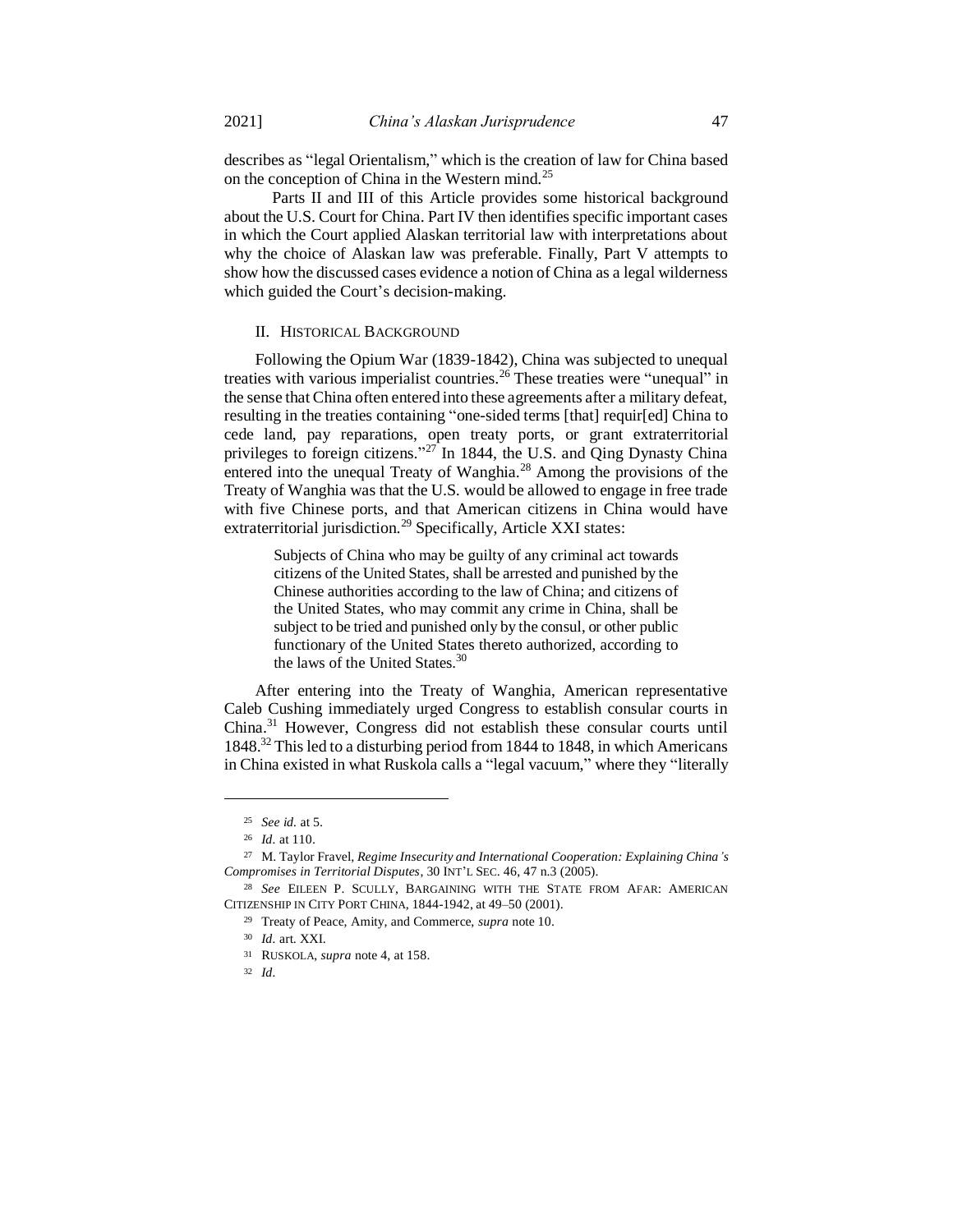got away with murder."<sup>33</sup> Under the treaty, Americans had extraterritorial jurisdiction, meaning they could not be taken to a Chinese court.<sup>34</sup> Nevertheless, there was no alternative, as the U.S. had not yet established courts, and the Americans in China could not be taken to court *anywhere*. 35 The establishment of the consular courts, however, was no panacea.<sup>36</sup> As Ruskola writes, there were major concerns about the quality, and even the constitutionality, of such courts.<sup>37</sup> Indeed, the founding statute of the U.S. Court for China suggests that they were established "to cure the problem of corruption in the American consular courts in Asia."38

Eileen Scully, a professor at Bennington College, writes that in the early years of the consular courts, the consuls "could not try, or punish, a U.S. citizen" and that it was only in serious cases that a presidential order enabled the consular courts to deport the accused back to the U.S. for trial.<sup>39</sup> However, even after the enabling legislation of 1848 and 1860 were passed, the State Department still "caution[ed] [consular courts] that their authority was more 'mediatory' than authoritative" and urged arbitration and summary proceedings rather than trials.<sup>40</sup> Eventually, due to lobbying by American merchants in China, the consular courts were empowered to maintain a prison system for the Americans in China around 1875.<sup>41</sup>

The consular courts, however, appear to have had little effect in curbing misbehavior by the Americans in China. Many Americans in China found themselves involved in vice industry, including gambling houses and brothels.<sup>42</sup> Numerous American women went to Shanghai to work as prostitutes.<sup>43</sup> The term "American girl" became a euphemism for a prostitute and the quip "going to America" meant going to a red-light district.<sup>44</sup> The widespread move of Americans into such businesses was combined with the lax governance by the ineffective consular courts.<sup>45</sup> Concerned by the weakness of the consular courts and the activity of their fellow Americans in China, American merchants and missionaries sought to have the government fix the problem.<sup>46</sup> The U.S. government also appeared to be concerned with

 $\overline{a}$ 

<sup>46</sup> *See id.*

<sup>33</sup> *Id.*

<sup>34</sup> *See* Treaty of Peace, Amity, and Commerce, *supra* note 10, art. XXV.

<sup>35</sup> RUSKOLA, *supra* note 4, at 158.

<sup>36</sup> *See id.*

<sup>37</sup> *Id.*

<sup>38</sup> Lee, *supra* note 3, at 930.

<sup>39</sup> SCULLY, *supra* note 28, at 67.

<sup>40</sup> *Id.*

<sup>41</sup> *Id.* at 67–68.

<sup>42</sup> *See* RUSKOLA, *supra* note 4, at 177; *see generally* Jarvis, *supra* note 4.

<sup>43</sup> SCULLY, *supra* note 28, at 96; *see also* RUSKOLA, *supra* note 4, at 177.

<sup>44</sup> *Id.*

<sup>45</sup> *See* SCULLY, *supra* note 28, at 97.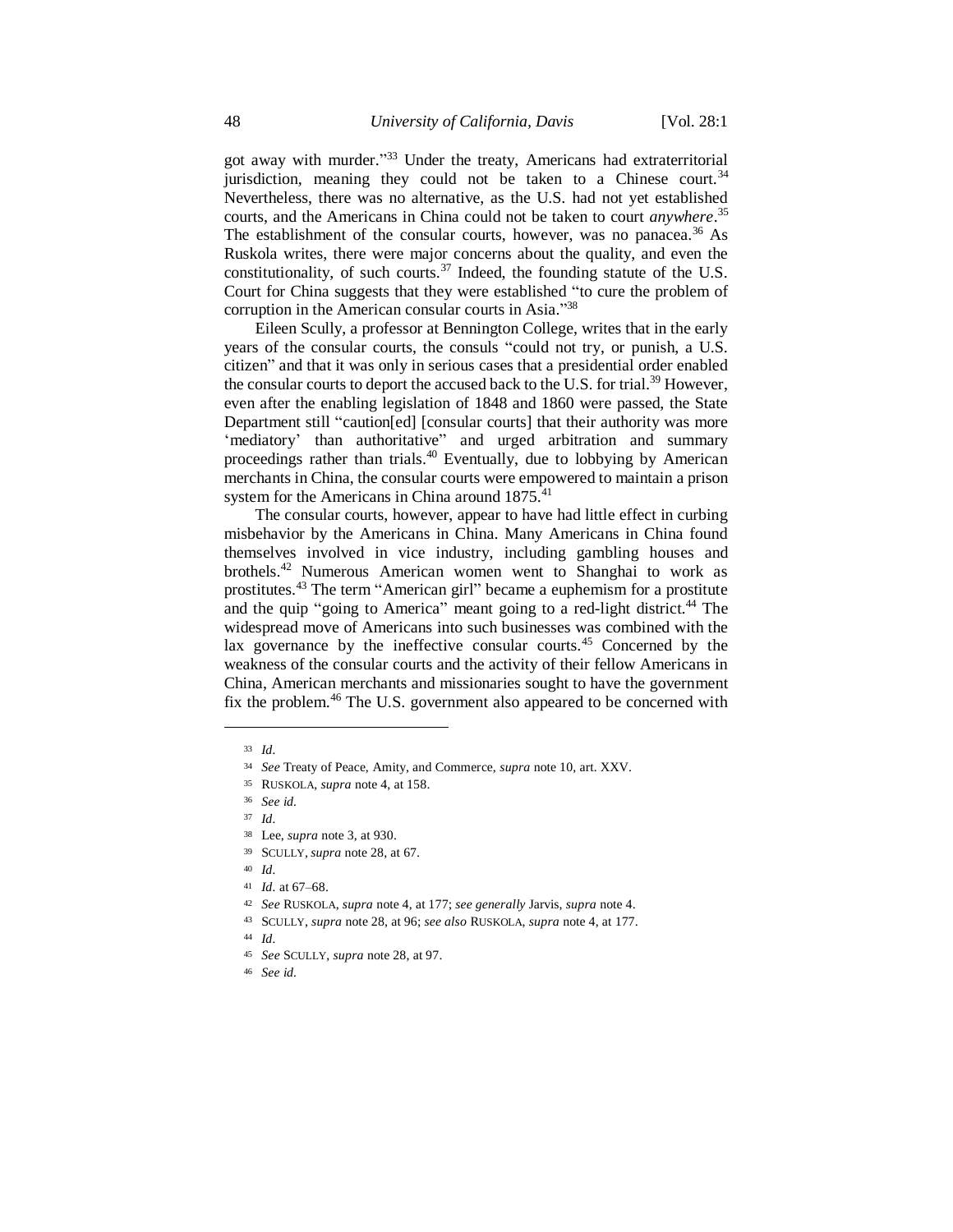the situation, believing that the inefficacy and corruption among the consular courts was detrimental to the overall American foreign policy in China.<sup>47</sup>

### III. THE CREATION OF THE U.S. COURT FOR CHINA

Supporters of the U.S. Court for China considered it part of America's "special duty to China."<sup>48</sup> The Far Eastern American Bar Association, for example, noted that institutions such as the Court would "impress upon the Asiatic mind" that Americans are "governed by law and not by an imperial or presidential edict."<sup>49</sup> Scully, therefore, connects the creation of the Court with the Progressive Era in the U.S., a period of social and political reforms spanning from the 1890s to the  $1920s$ .<sup>50</sup> Convinced that the behavior of Americans in China undermined the U.S. government's relations with China, supporters of creating a court, including President Theodore Roosevelt, sought a "tighter jurisdictional rein" over American treaty ports, which they believed were necessary for American ambitions in East Asia.<sup>51</sup> Nevertheless, the spreading of American institutions as models for the Chinese seemed to be a secondary goal. While Washington certainly hoped to "inculcate [the] Chinese with an appreciation for American jurisprudence," the greater mission for the government was to punish U.S. nationals whose "predatory, rapacious behavior" was hindering the project of "indigenous Westernizers." 52

In 1904, Herbert H. D. Peirce, then-Third Assistant Secretary of State, traveled to China as part of a global inspection tour of U.S. consuls where he investigated charges and rumors of misconduct.<sup>53</sup> Peirce's investigation confirmed the widespread misconduct, and his report led to the removal of many incumbent consuls.<sup>54</sup> Peirce's assessment, however, defended U.S.

 $\overline{\phantom{a}}$ 

<sup>54</sup> *Id.* Among the persons investigated, John Goodnow, the Consul General of Shanghai was charged with "looting the estates of Americans who had died in China, accepting payoffs to transfer the China Steamship and Navigation Company's vessels fraudulently to American ownership, selling U.S. passports to non-Americans, and extorting money for his judicial services." Rober McWade, the Consul General of Canton was charged with "gross drunkenness upon a public occasion, employment of a convicted felon in the consulate, selling fraudulent certificates to Chinese…laborers seeking admission into the United States and the Philippines under the guise of merchants, illegally extending consular protection to Chinese subjects, interference with the affairs of the government of China, persecution of an American citizen for purposes of revenge, and general corruption." While suspicions were raised about the United

<sup>47</sup> *See id.* at 97–99.

<sup>48</sup> RUSKOLA, *supra* note 4, at 161.

<sup>49</sup> *Id.* (quoting FAR E. AM. BAR ASS'N, UNITED STATES COURT FOR CHINA: DECENNIAL ANNIVERSARY BROCHURE 5 (1916)).

<sup>50</sup> *See generally* JOHN D. BUENKER ET AL., PROGRESSIVISM 3021 (1986).

<sup>51</sup> SCULLY, *supra* note 28, at 7.

<sup>52</sup> *Id.*

<sup>53</sup> *Id.* at 98.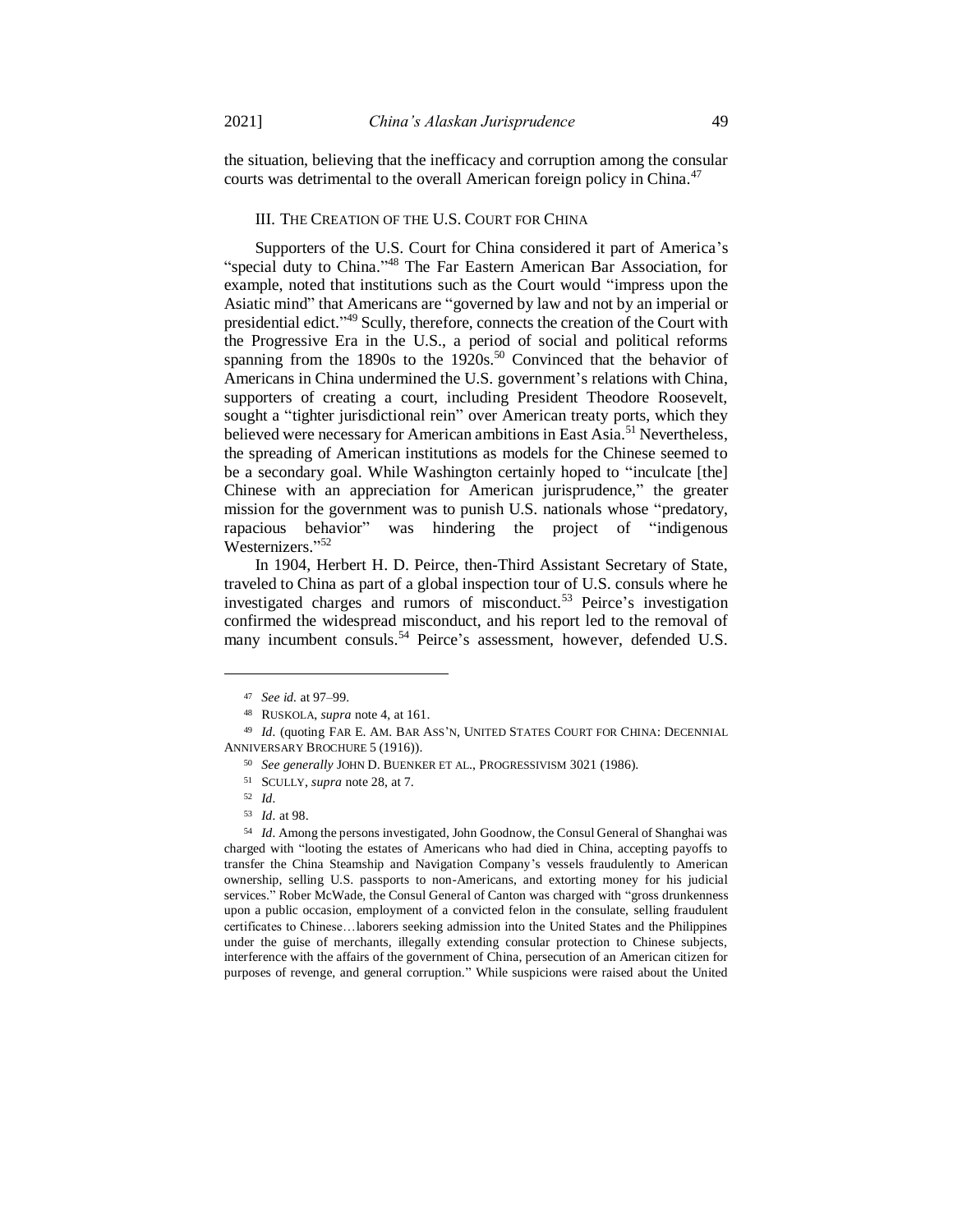imperialism, claiming that the failures of the system did not stem from the system itself, but by individual "moral lapses" of spoils-system appointees and due to "Congressional resistance to civil service reform." <sup>55</sup> In response to this damning diagnosis, Congress established the U.S. Court for China, and President Theodore Roosevelt appointed Lebbeus Wilfley to serve as the first judge of that Court.<sup>56</sup>

### IV. ALASKA LAW FOR CHINA

This section focuses on four important cases made by the Court under Judge Wilfley and Judge Lobingier. Through this sampling, this section will provide background of the facts, examine the Court's decisions, and interpret the decisions as part of the analogy of "legal wilderness."

## *A. United States v. Biddle (1907)*

*United States v. Biddle* was a landmark case in the U.S. Court for China's search for a substantive law. The case involved Charles A. Biddle, who was charged with "obtaining money under false pretenses." <sup>57</sup> Biddle moved to dismiss the charges on the basis that "false pretenses" is a statutory (and therefore not a common law) offense.<sup>58</sup> Because there was no U.S. statute on the subject applicable to China, the act could not be a crime in China.<sup>59</sup> Judge Wilfley did not accept this argument, however, finding that "false pretenses" was, in fact, a crime at common law.<sup>60</sup> Judge Wilfley supported this contention by citing an English statute promulgated in  $1757<sup>61</sup>$  The main issue in *Biddle*, then, was whether an English statute enacted in 1757 was part of the "common law," as provided in the 1906 Act establishing the Court.<sup>62</sup> In determining that the statute was part of the "common law" meant to be applied in the Establishing Act, Judge Wilfley determined that:

The term "common law" as used in the statute is interpreted to mean those principles of the common law of England and those statutes passed in aid thereof, including the law administered in the equity, admiralty, and ecclesiastical tribunals, *which were adapted to the situation and circumstances of the American* 

States consulate in Amoy, the consulate "suspiciously" burned to the ground in the midst of Peirce's investigations, hindering conclusive assessment. *Id.* at 98–99.

<sup>55</sup> *Id.* at 99–100.

<sup>56</sup> *Id.* at 105–06, 110.

<sup>57</sup> Jarvis, *supra* note 4, at 731.

<sup>58</sup> *Id.*

<sup>59</sup> United States v. Biddle, 1 Extraterritorial Cases 84, 84 (U.S. Ct. for China 1907).

<sup>60</sup> *Id.*

<sup>61</sup> *Id.* at 87.

<sup>62</sup> *Id.* at 84–85 (citing 30 Geo. II 91757 c. 24, § 1; Act of June 30, 1906, *supra* note 1, § 4).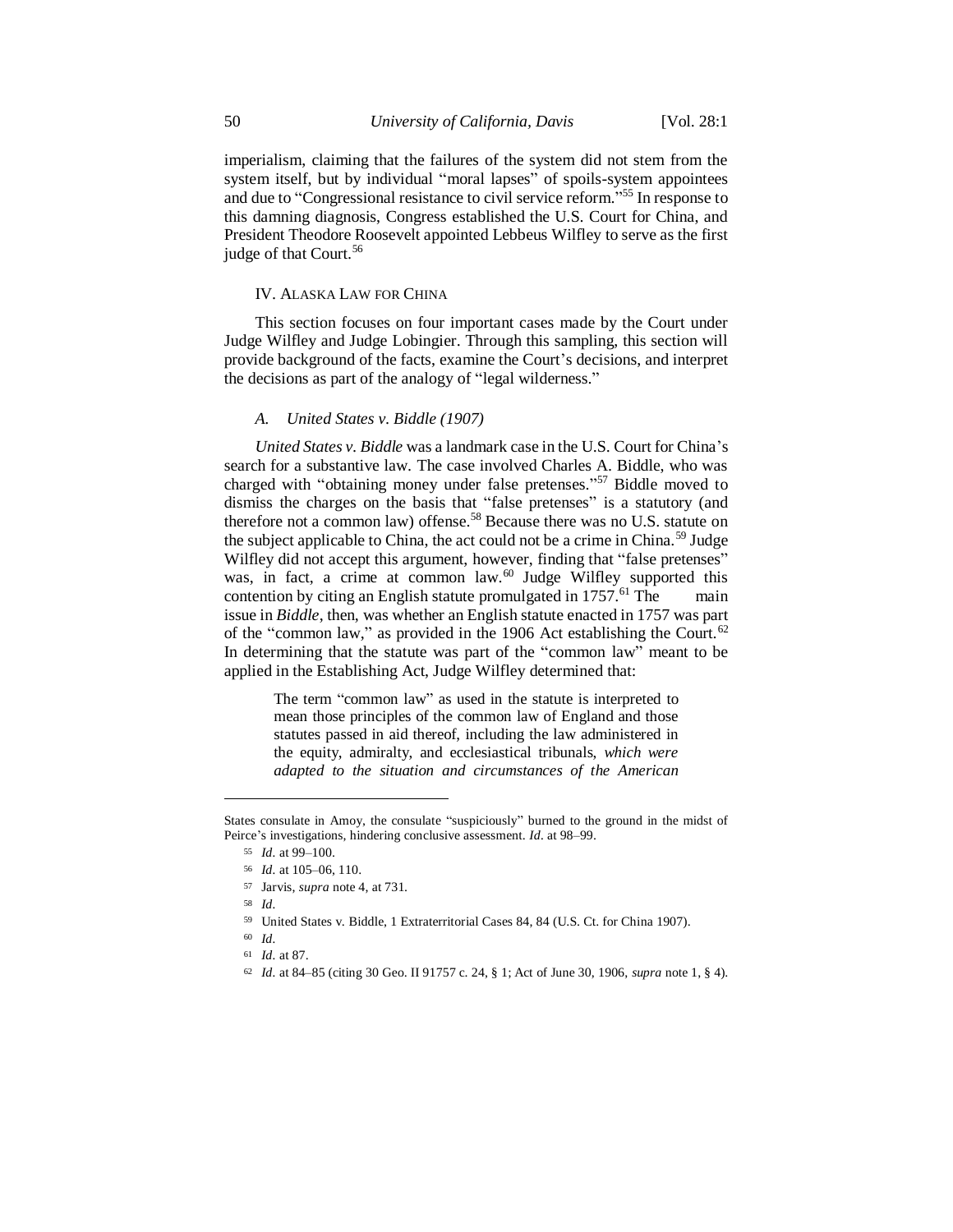*colonies at the date of the transfer of sovereignty,* as modified, applied and developed generally by the decisions of the State courts and by the decisions of the United States courts, and incorporated generally into the statutes and constitutions of the States.<sup>63</sup>

As each U.S. state maintains its own common law, Judge Wilfley needed to find a common law applicable to *all* states. In doing so, he determined that such a law was English common law applicable to the American colonies immediately before the colonies declared independence.<sup>64</sup>

What led Judge Wilfley to make such a logical leap? Perhaps it was inspired by some of Judge Wilfley's personal animosity toward Biddle. Robert M. Jarvis, a law professor at Nova Southeastern University, analyzed the facts surrounding *Biddle*. <sup>65</sup> First, he notes that it was not until the case was overturned by the U.S. Circuit Court for the Ninth Circuit, that it was revealed that Biddle's crime was related to gambling.<sup>66</sup> Second, Jarvis provides important insight into Judge Lebbeus Wilfley's personal animosity towards Biddle, who was a noted kingpin in Shanghai's gambling and prostitution market.<sup>67</sup> There is evidence to suggest that Judge Wilfley had a personal animosity against Biddle as he convicted Biddle, even when Judge Wilfley expected the case to be overturned, because it meant that Biddle would still be locked up while awaiting review of the case.<sup>68</sup>

With the growing influence of unsavory Americans causing trouble in Shanghai, the Court, and especially Judge Wilfley, sought to crack down on the kingpins that grew rich from the promotion of vice in China.<sup>69</sup> This motivation, it appears, seems to have pushed Judge Wilfley to convict kingpins such as Biddle to ensure some sort of punishment, even if it meant being overturned.<sup>70</sup> Judge Wilfley's expectation of the case being overturned would eventually come true when the decision was reviewed by the appellate court.<sup>71</sup>

<sup>63</sup> *Id.* at 87 (emphasis added).

<sup>64</sup> *See* RUSKOLA, *supra* note 4, at 165.

<sup>65</sup> Jarvis, *supra* note 4.

<sup>66</sup> *Id.* at 731.

<sup>67</sup> *Id.* at 732.

<sup>68</sup> *Id.* at 736 (citing *Rex v. H. D O'Shea*, N. CHINA HERALD & SUP. CT. & CONSULAR GAZETTE, Nov. 14, 1908, at 398).

<sup>69</sup> *See* RUSKOLA, *supra* note 4, at 175–78.

<sup>70</sup> Jarvis, *supra* note 4, at 736.

<sup>71</sup> *See generally* Biddle v. United States, 156 F. 759 (9th Cir. 1907).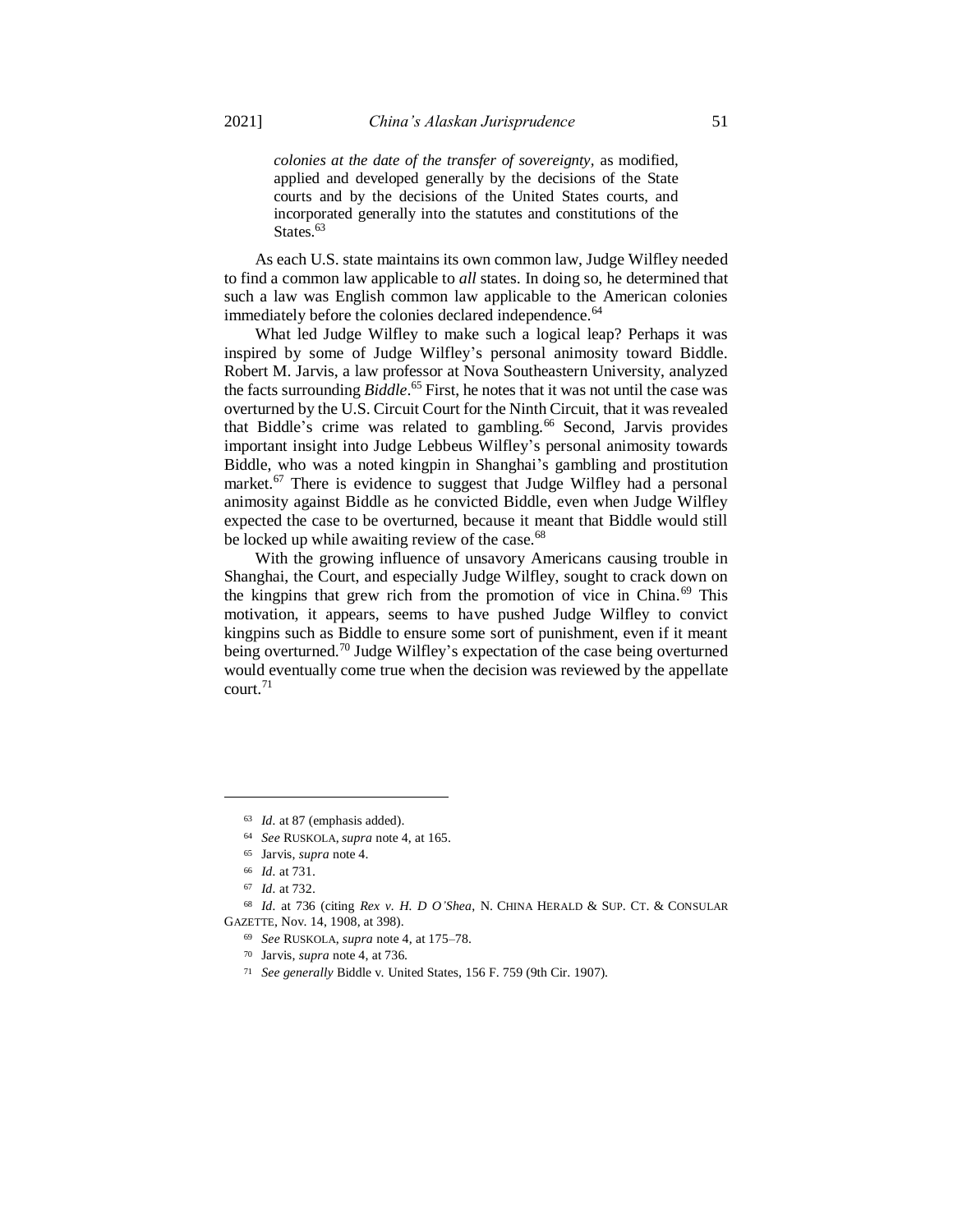### *B. Biddle v. United States (1907)*

The Court's decision in *United States v. Biddle* was appealed to the U.S. Circuit Court for the Ninth Circuit, based in San Francisco.<sup>72</sup> In this appeal, *Biddle v. United States*, the Circuit Court overturned Judge Wilfley's decision on factual grounds.<sup>73</sup> The Circuit Court ruled that the Court for China could not find Biddle guilty of "false pretenses." <sup>74</sup> As noted above, Jarvis identified that Biddle was the operator of an illegal gambling establishment.<sup>75</sup> Biddle allegedly:

unlawfully and knowingly…falsely pretend[ed] to Woo Ah Sung, Zung Yu Young, Ng Sih Yiek, and Sz Yung that the municipal authorities of the international settlement of Shanghai, China, would allow and permit in the building…Chinese gambling games to be played during the autumn race meeting of  $1906$ .<sup>76</sup>

Because gambling was known to be illegal in Shanghai, Biddle could not be said to have taken the money under "false pretenses," and thus the decision was reversed.<sup>77</sup>

Despite overturning Judge Wilfley on factual grounds, the Circuit Court ratified the application of the English common law immediately preceding the American Revolution.<sup>78</sup> The Circuit Court specifically determined that

… we are of opinion that in making the common law applicable to offenses committed by American citizens in China, and the other countries with which we have similar treaties, Congress had reference to the common law in force in the several American colonies at the date of the separation from the mother country, and this included not only the ancient common law, the lex non scripta, but also statutes which had theretofore been passed amendatory of or in aid of the common law.<sup>79</sup>

The Circuit Court further acknowledged that while there was no "general statute applicable to every state in the Union," Congress had legislated for U.S. territories, making obtaining money under false pretense a crime.<sup>80</sup> In support of this, the Circuit Court cited the codes of Alaska and the District of

- <sup>78</sup> *See* Biddle, 156 F. 759;*see generally* RUSKOLA, *supra* note 4, at 164–65.
- <sup>79</sup> Biddle, 156 F. at 762.

<sup>72</sup> *Id.* at 760.

<sup>73</sup> *Id.* at 764.

<sup>74</sup> *Id.*

<sup>75</sup> *See generally* Jarvis, *supra* note 4.

<sup>76</sup> Biddle, 156 F. at 764.

<sup>77</sup> *Id.* at 765.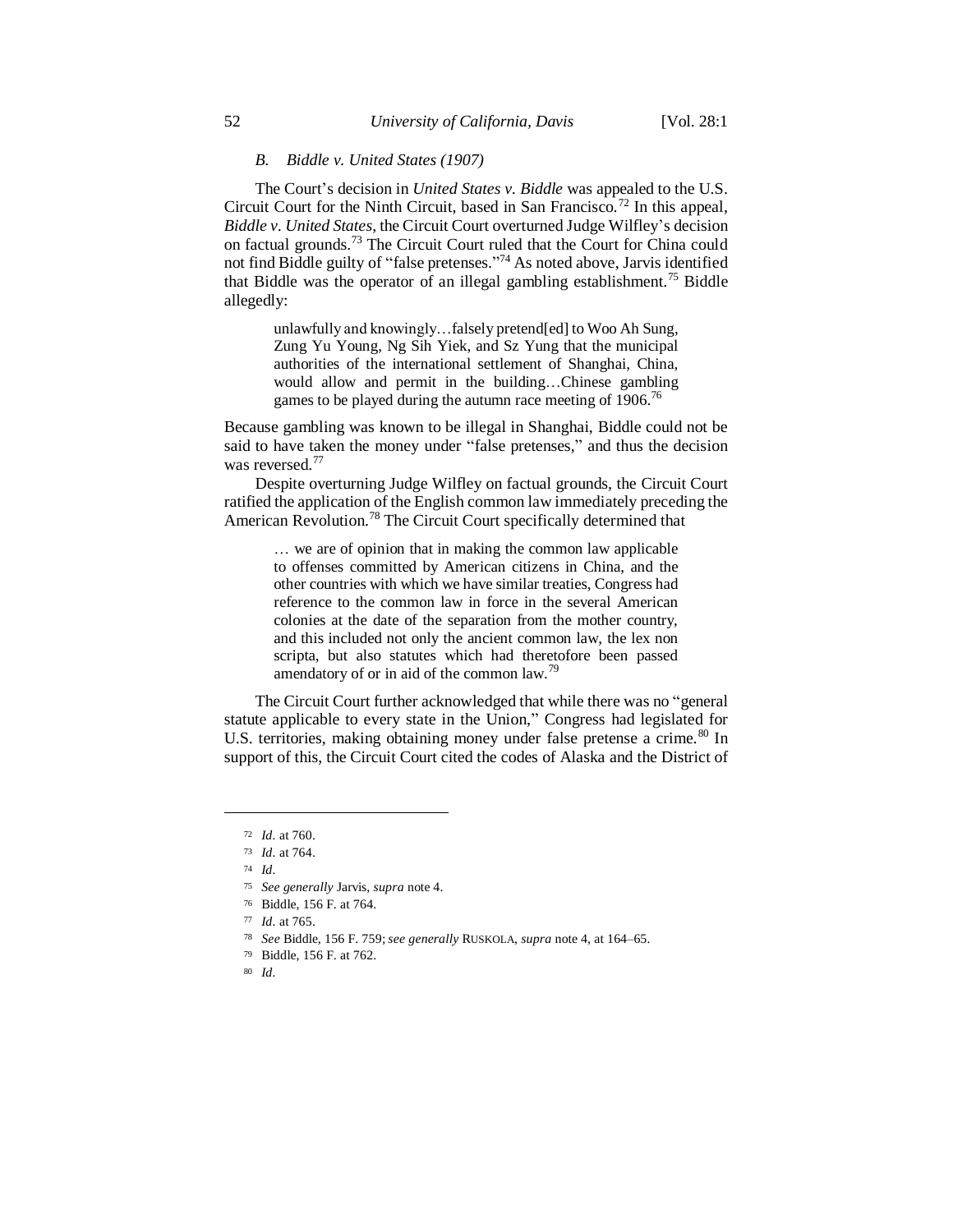Columbia.<sup>81</sup> Because Congress had included false pretenses as a crime in both the Alaska and District of Columbia codes, the crime was then found to be an offense against the laws of the U.S. within the purview of the statute granting jurisdiction to the Court for China. $82$  The selection of these two jurisdictions would become important sources of law for the District of China, which will be further discussed below.

The decision of the appellate court did not overturn Judge Wilfley's decision to apply the common law as it existed in the American colonies immediately preceding independence.<sup>83</sup> Thus, the law applied in Shanghai for many years would be an antiquated law that existed over 130 years before the establishment of the Court. In some respects, the decision is logically defensible.<sup>84</sup> There is a sort of colonial parallel between the experience of the Americans states and China. It was a starting point by which the District of China would begin their own legal development (as if it were an American state).<sup>85</sup> The major difference, of course, is that the District of China did not have a local legislature which could alter its common law.<sup>86</sup> Given that there was no local legislature, the "laws of the United States" would need to be statutes made by the U.S. Congress.<sup>87</sup> With no general code for China, the judges of the Court would find applicable laws by applying applicable statutes of Alaska and the District of Columbia.<sup>88</sup>

### *C. United States v. Allen (1914)*

Judge Wilfley's application of the English common law immediately preceding independence makes initial sense, as the choice of any particular state would allow that state to have legislative control over the District of China.<sup>89</sup> This is a result that the judges of the Court sought to avoid.<sup>90</sup> Without a local legislature, the state analogy could not be made, and a new analogy would need to be crafted. The judges of the Court found these laws in the

 $\overline{\phantom{a}}$ 

<sup>89</sup> *See id.* at 165.

<sup>81</sup> *Id.* at 763.

<sup>82</sup> *Id.*

<sup>83</sup> *Id.* at 762.

<sup>84</sup> *See* RUSKOLA, *supra* note 4, at 165. Note however, that in practice, the choice of such a common law was a mess, with many local lawyers "amazed" at the decision. Ruskola notes, importantly, that local lawyers were "amazed" at the application of antiquated law. *Id.*

<sup>85</sup> *See id.* at 165.

<sup>86</sup> *See id.* at 171 (indicating that there was no general code for China).

<sup>87</sup> *See id.* at 165–66.

<sup>88</sup> *See id.*

<sup>90</sup> *See* United States *ex rel.* Raven v. McRae, 1 Extraterritorial Cases 655 (U.S. Ct. of China 1917) (applying a 1903 Alaskan corporation law created by the United States Congress despite the Alaskan Territorial Legislature's promulgation of a 1914 corporation law. Judge Lobingier justified his decision on the basis that the Alaskan Territorial Legislature should not be allowed to legislate for China).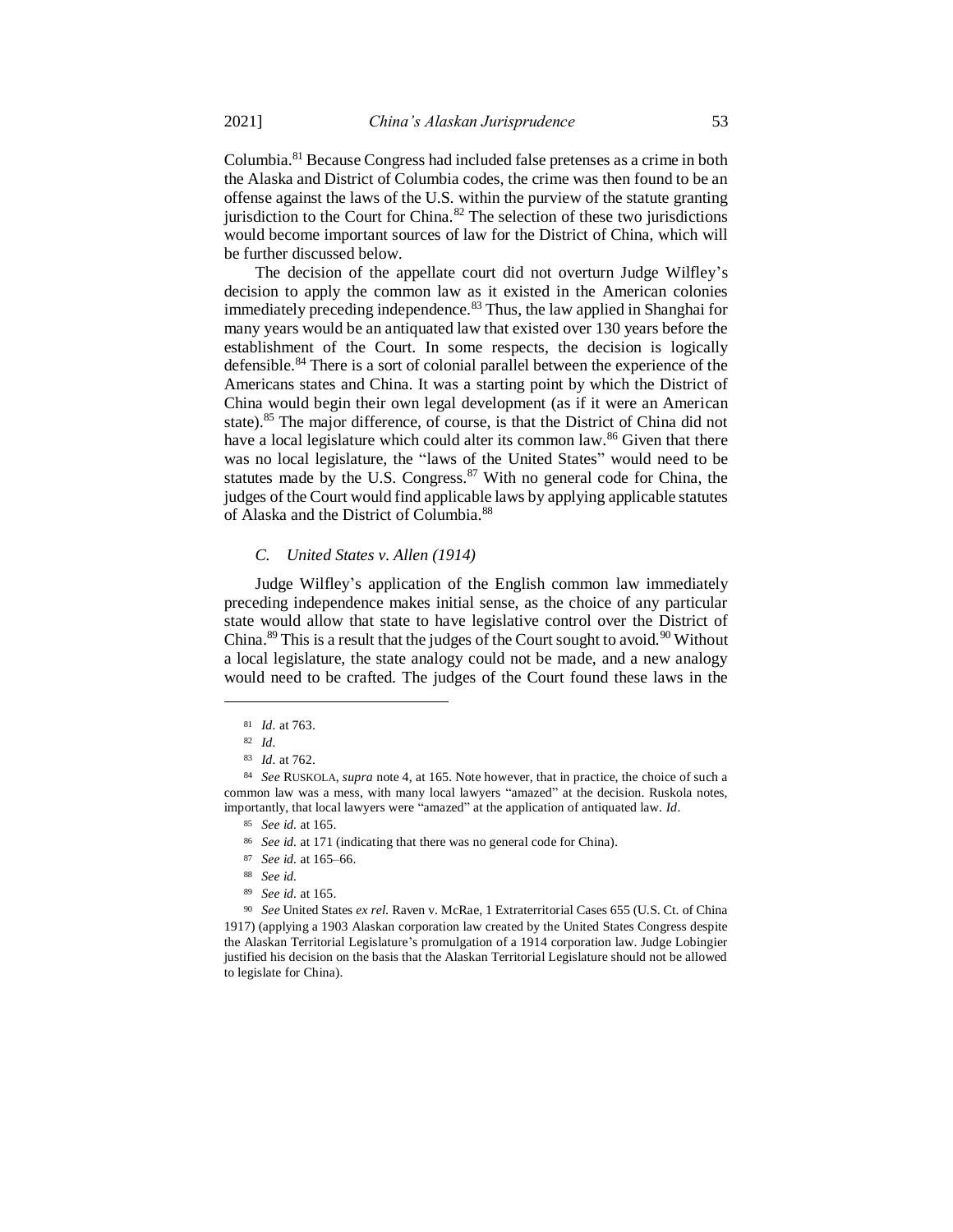general law of a territory established by the U.S. Congress that would be "suitable" for China.<sup>91</sup> The Court found two solutions for this problem: the District of Columbia and the Territory of Alaska.<sup>92</sup>

In *United States v. John T. Allen*, the U.S. Court for China was headed by a new judge, Judge Charles Sumner Lobingier. John T. Allen was an African American ex-sailor who operated the Oregon Bar in Shanghai.<sup>93</sup> He was charged with selling "intoxicating liquors" without a license from May 1, 1913 to January 15, 1914. $94$  Selling liquor without a license was determined to be prohibited by the treaties between the U.S. and China and was also against the laws of the U.S. in force on June 30, 1906.<sup>95</sup> What were the "laws of the United States in force on June 30, 1906"? To Judge Lobingier, this meant the Act of Congress of March 4, 1913 (District of Columbia Laws) and the Act of Congress of March 3, 1899 (Alaska Penal Code).<sup>96</sup>

The matter before Judge Lobingier was, therefore, whether the statutes penalizing Allen's Acts, passed for the District of Columbia and Alaska, were in force in the District of China.<sup>97</sup> In Judge Lobingier's words:

…Congress may enact a law for a limited area under its exclusive jurisdiction, such as Alaska or the District of Columbia; by its terms it may have no force whatever outside of such area; but if it is 'necessary to execute such treaties' (with China) and "suitable to carry the same into effect" it becomes operative here by virtue of the acts above cited.<sup>98</sup>

Judge Lobingier's analysis set out a two-factor test by which the Court chose what laws to apply to the District of China.<sup>99</sup> The laws enacted by Congress must first be "necessary" to execute treaties with China and then "suitable" to carry such executions into effect.<sup>100</sup> The importance of this ruling is the role that Judge Lobingier created for himself.<sup>101</sup> Rather than being bound to any specific law code passed by Congress, Judge Lobingier instead gave himself great latitude in first selecting whether a law is "necessary" to execute the treaty and then determining whether it is "suitable" for the

<sup>91</sup> *See* United States v. Allen, 1 Extraterritorial Cases 308, 332 (U.S. Ct. of China 1914).

<sup>92</sup> *See id.* at 312–13 (discussing Congress's regulation of the liquor trade in Alaska and the District of Columbia).

<sup>93</sup> SCULLY, *supra* note 28, at 247 n.83.

<sup>94</sup> *Allen*, 1 Extraterritorial Cases at 308.

<sup>95</sup> *Id.*

<sup>96</sup> *Id.* at 308–09.

<sup>97</sup> *Id.* at 309.

<sup>98</sup> *Id.* at 311.

<sup>99</sup> *Id.*

<sup>100</sup> *Id.*

<sup>101</sup> *See* RUSKOLA, *supra* note 4, at 167.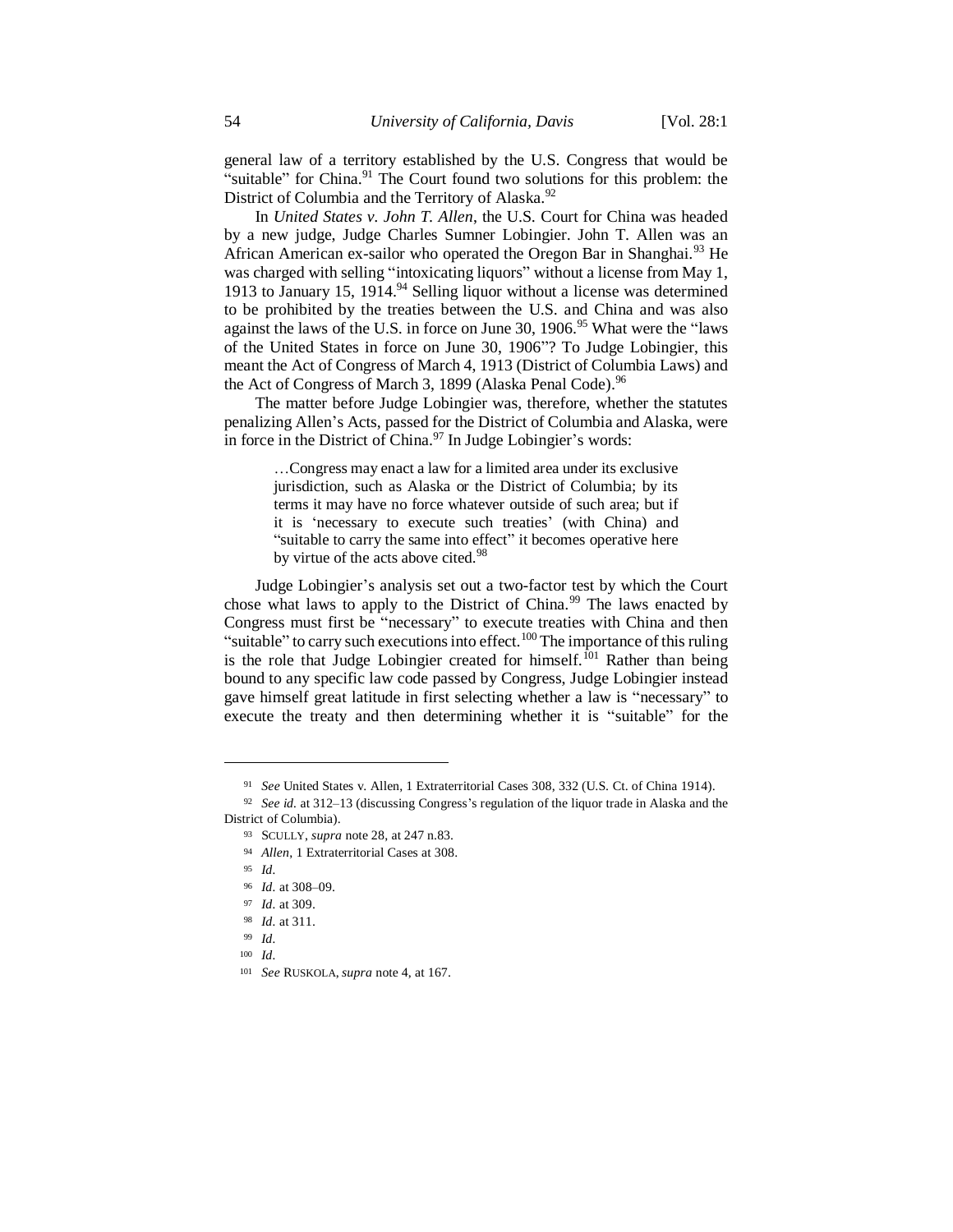situation in China.<sup>102</sup> The determination of "necessary" and "suitable" is a deeply discretionary standard, affording Judge Lobingier broad powers in applying laws within China.<sup>103</sup> In 1917, the U.S. House of Representatives Foreign Affairs Committee considered implementing a law code to serve as the basis of substantive law applied by the U.S. Court for China.<sup>104</sup> Tahirih Lee, a law professor at Florida State University, notes that in testifying before the committee, Judge Lobingier argued against the implementation of a law code because he was "fearful that the code would constrain the broad discretion he currently enjoyed."<sup>105</sup>

In his testimony, Judge Lobingier presented the law applied by the Court as "more regularized and rational than it actually was."<sup>106</sup> Lee writes that he "portrayed the Alaska code as good for most civil and criminal matters, particularly probate, and the District of Columbia ("D.C.") Code of 1901 as good for supplementing it, particularly in matters of marriage and divorce."<sup>107</sup> His criminal jurisprudence focused on the federal criminal code but that a "section of Maryland law imported into the D.C. Code was good for prosecution of escaped prisoners."<sup>108</sup> Most notably, he requested the power to "retain the discretion to choose between the two codes on a case-by-case basis." 109

While there is some logic to using Alaska and District of Columbia law, it is clear that Judge Lobingier enjoyed a vast array of substantive law while maintaining discretion over which laws, indeed which parts of laws, he could apply at his discretion.<sup>110</sup> Congress eventually chose to refrain from constructing a law code for the District of China. Lee's speculation was that Congress dismissed the idea for practical reasons, as it would be "too ambitious, too complicated, and too much work."<sup>111</sup> Thus, given the great discretion afforded to Judge Lobingier, it would seem that his jurisprudence would have little effect in realizing the Far Eastern American Bar Association's vision. Americans in China appears to be governed by edict.<sup>112</sup>

- <sup>110</sup> *See* RUSKOLA, *supra* note 4, at 167.
- <sup>111</sup> Lee, *supra* note 3, at 1030.

<sup>102</sup> *See id.*

<sup>103</sup> *See id.*

<sup>104</sup> Lee, *supra* note 3, at 1028.

<sup>105</sup> *Id.*

<sup>106</sup> *Id.*

<sup>107</sup> *Id.*

<sup>108</sup> *Id.*

<sup>109</sup> *Id.*

<sup>112</sup> RUSKOLA, *supra* note 4, at 161.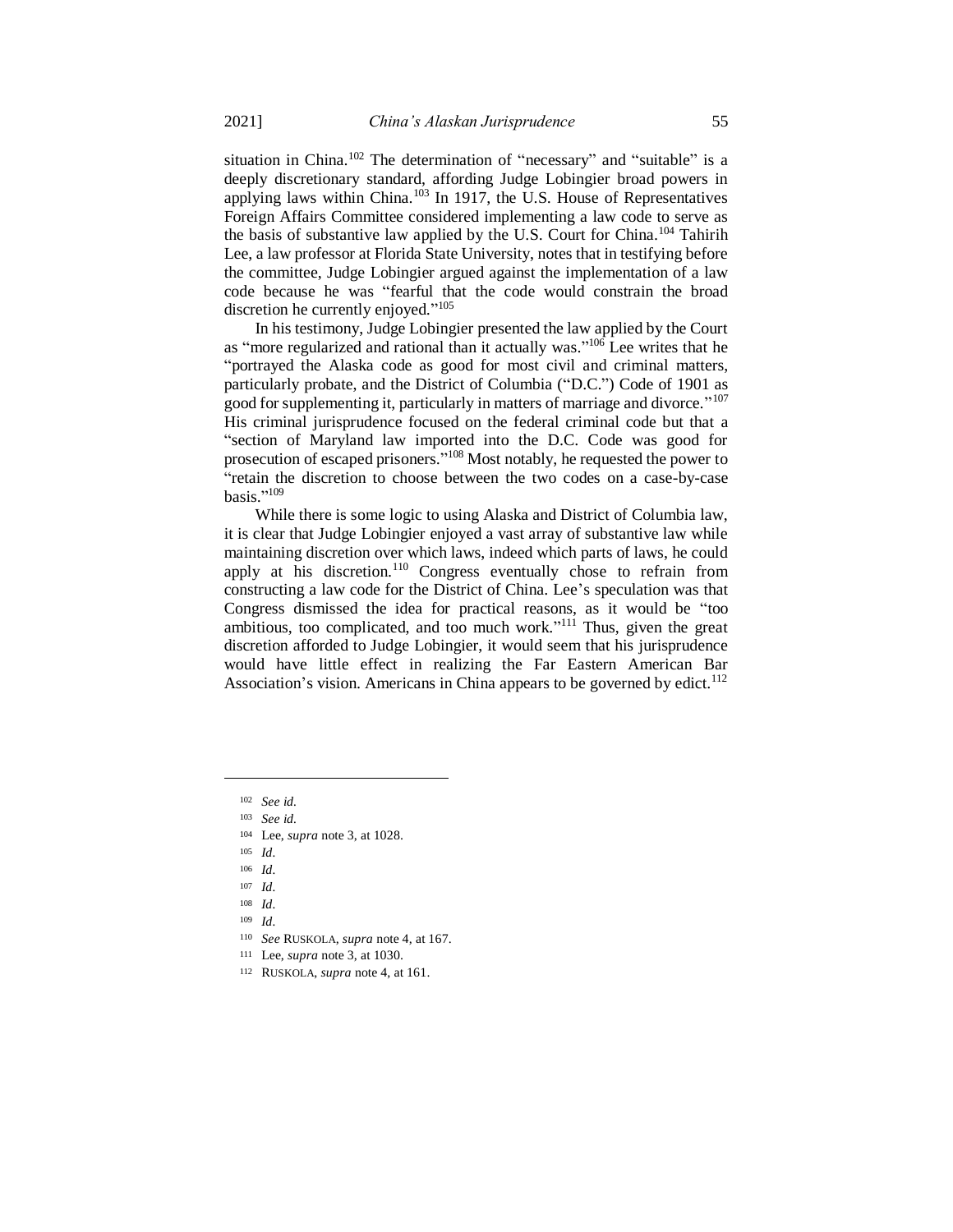### *D. Cavanagh v. Worden (1914)*

*Cavanagh v. Worden* provides a fascinating look at the way the Court established a methodology in determining which law to apply in annulment and divorce cases.<sup>113</sup> Tahmi Hashimoto Cavanagh filed a bill for the annulment of her marriage to W. D. Worden, claiming that the marriage was done "thru [sic] duress and without her consent or subsequent ratification."<sup>114</sup> Cavanagh alleged that Worden had induced her into marriage through threats and "that the clergyman [who married them] then attempted to proceed with the marriage ceremony and did so proceed without her consent..."<sup>115</sup>

This case concerned a matter of jurisdiction, as Worden's attorney argued that the U.S. Court for China did not have jurisdiction in the matter. <sup>116</sup> Nevertheless, Judge Lobingier determined that the Court did, in fact, have jurisdiction.<sup>117</sup> He first noted that Cavanagh was a citizen of the United Kingdom and that Worden was a citizen of the U.S.<sup>118</sup> Given that the choice of court depended on the Defendant's nationality, the Court was the appropriate venue to hear the matter.<sup>119</sup> Further, the Court reasoned that it held jurisdiction in the matter due to (1) the various treaties with China which reserved jurisdiction in "general terms," (2) the various acts of Congress which the Court determined "expressly conferr[ed]" jurisdiction, and from (3) inherent chancery powers.<sup>120</sup>

While the Court initially faced great difficulty finding a body of law to apply, with the decision to apply Alaskan and District of Columbia law, the Court now faced an opposite problem. With a great plethora of Alaskan and District of Columbia law, the laws often conflicted. The Court, therefore, needed to apply some methodology for how to select which among the many laws it would apply. In *Cavanagh v. Worden*, the Court began to develop some semblance of a method.<sup>121</sup> First, if there was a conflict between a special act, meaning a federal law passed for a limited territory, and a general act, meaning a federal act meant to be applied generally, the general act would be applied.<sup>122</sup> Second, when two special acts, referring to federal laws passed for a limited territory such as Alaska or the District of Columbia, conflicted, the Court would apply the later enactment.<sup>123</sup>

 $\overline{\phantom{a}}$ 

<sup>123</sup> *Id.*

<sup>113</sup> *See generally* Cavanagh v. Worden, 1 Extraterritorial Cases 317 (U.S. Ct. of China 1914).

<sup>114</sup> *Id.* at 317.

<sup>115</sup> Cavanagh v. Worden, 1 Extraterritorial Cases 365, 366 (U.S. Ct. of China 1914).

<sup>116</sup> *See* Cavanagh v. Worden, 1 Extraterritorial Cases 317, 319 (U.S. Ct. of China 1914).

<sup>117</sup> *Id.* at 325.

<sup>118</sup> *Id.* at 318.

<sup>119</sup> *Id.*

<sup>120</sup> *Id.* at 317.

<sup>121</sup> *See* RUSKOLA, *supra* note 4, at 167.

<sup>122</sup> *Id.*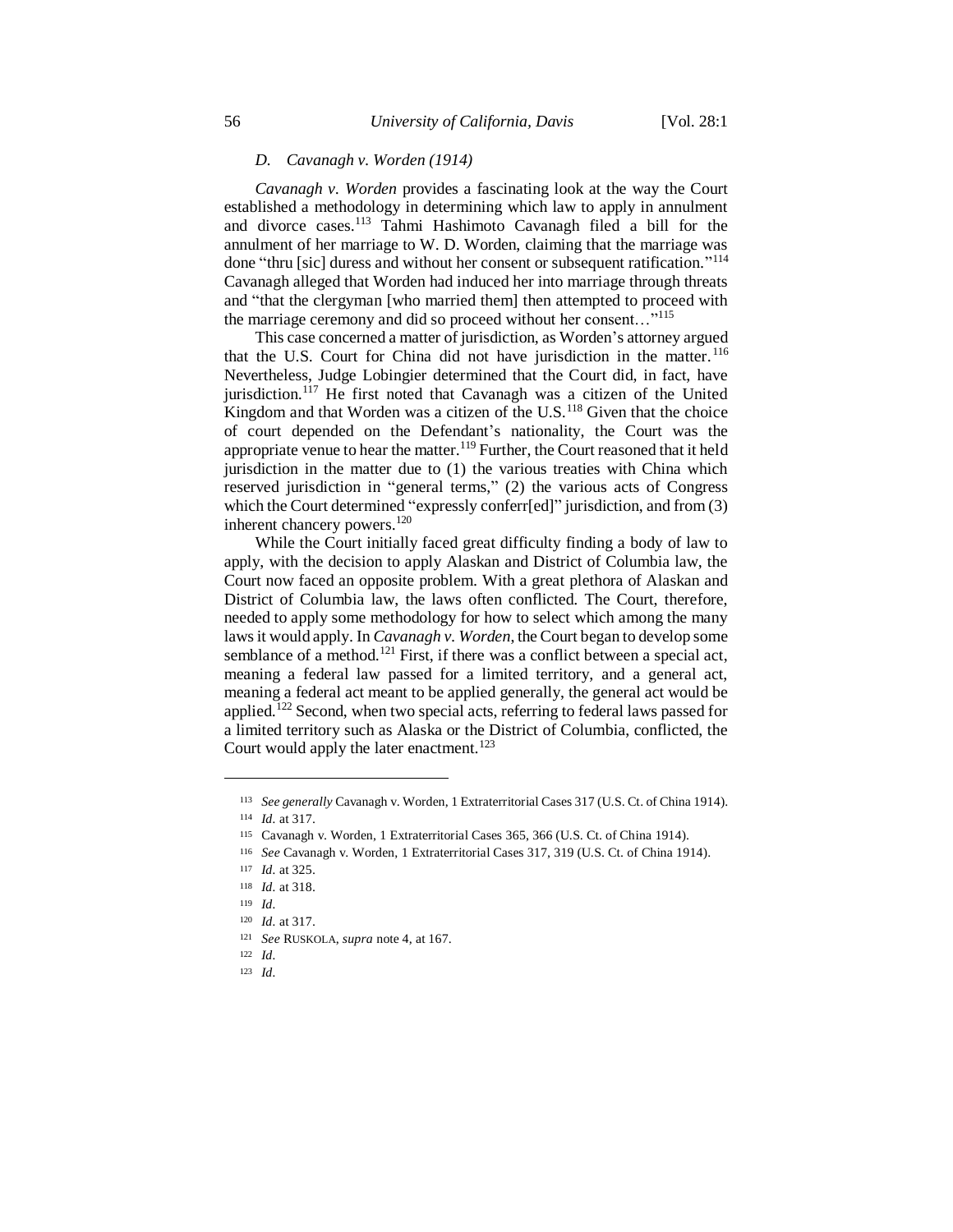However, the Court only used this methodology when it suited its purposes. Ruskola writes that under this method, the Court would prefer the "slightly newer" D.C. Code over the Alaska code, since both were passed as "special acts of limited territorial application."<sup>124</sup> Nevertheless, Judge Lobingier preferred the Alaska territorial code over the D.C. code, believing the Alaska code was more suitable for the circumstances in China.<sup>125</sup> Furthermore, Ruskola notes that even while Judge Lobingier preferred the Alaska code to the D.C. code, he did not consistently apply Alaska law over D.C. law, but simply mix-matched both codes in selecting what he deemed to be the better law for certain areas of the law.<sup>126</sup>

Judge Lobingier's wide discretion in deciding which law to apply is notably visible in a second case between the same parties which was also entitled *Cavanagh v. Worden*. With the procedural question decided, the case moved on for a decision on the merits. Cavanagh testified that during the marriage ceremony, when the clergyman asked the "usual question" of whether the plaintiff would take the defendant as her husband, she responded "no."<sup>127</sup> Nevertheless, the Court notes that she was the only witness to report that she had said "no" in the ceremony, and three of the other witnesses claimed she said "yes," and that another witness, as well as the officiating clergyman, testified that she did not respond at all.<sup>128</sup> The Court determined that Cavanagh did not meet her burden of proving that she did not consent to the marriage.<sup>129</sup> The next issue, then, was Worden's cross-bill, which claimed that Cavanagh never cohabited with him after marriage.<sup>130</sup> Thus, Worden sought a divorce from Cavanagh on the basis of cruelty on her part and desertion.<sup>131</sup> Moving away from the matter of selecting law applicable to Cavanagh's motion for annulment, the Court then had to determine which law it would apply in determining the grounds of Worden's motion for divorce. With minimal citation, Judge Lobingier determined that "[o]f the two Acts of Congress above cited prescribing grounds for divorce, that relating to the District of Columbia, as the latest expression of legislative opinion, will naturally be applied here if the two are in conflict."<sup>132</sup> Ruskola notes that the U.S. House Committee on Foreign Affairs was "stunned" by this decision, with one congressman expressing incredulity that in divorce cases, Judge

<sup>124</sup> *Id.*

<sup>125</sup> *Id.*

<sup>126</sup> *Id.*

<sup>127</sup> Cavanagh v. Worden, 1 Extraterritorial Cases 365, 367 (U.S. Ct. of China 1914).

<sup>128</sup> *Id.*

<sup>129</sup> *Id.* at 367–68.

<sup>130</sup> *Id.* at 368.

<sup>131</sup> *Id.* at 368–69.

<sup>132</sup> *Id.* at 371.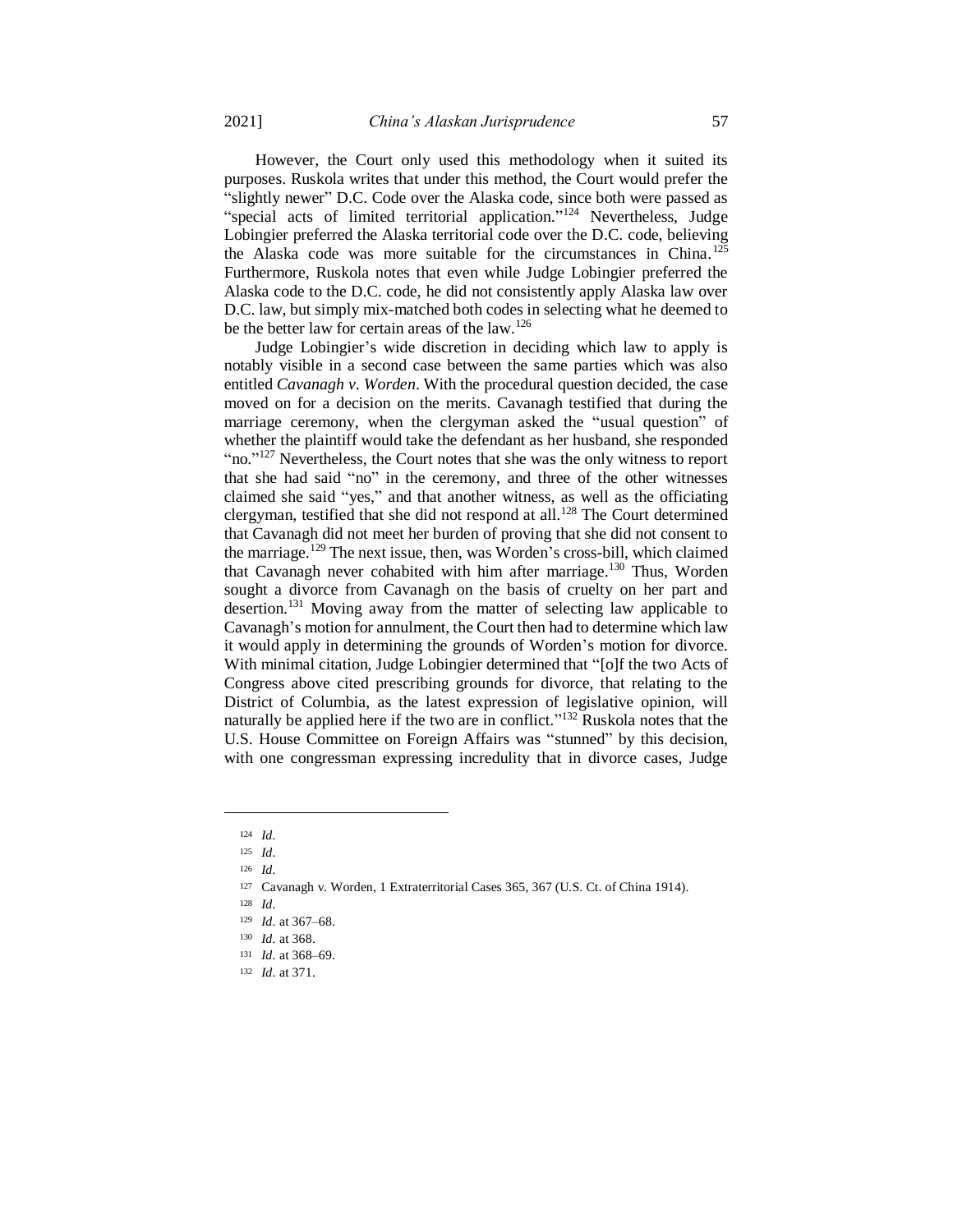Lobingier would use the Code of Alaska for the residence requirement, but would use the code of the District of Columbia for the rest of the case.<sup>133</sup>

The response to *Cavanagh v. Worden* provides an interesting glimpse at responses to the Court's wide discretion from Judge Lobingier's contemporaries. While Judge Lobingier has shown some preference for Alaska law, he was willing to pull from District of Columbia law when he determined it was more "necessary" and "suitable" than Alaska law.<sup>134</sup> While the Court formed some semblance of a methodology, the Court was not shy in its willingness to pull together a mix-matched law code based on the great variety of laws provided from the many laws passed by Congress. In combining law codes, Judge Lobingier appears to have exceeded the scope of his office, acting as both lawmaker and judge.

### *E. Raven v. McRae (1917)*

While the colonial analogy has played a major role in the selection of laws to be applied for China, the major concern for the judges of the U.S. Court for China appears to have been their discretionary role in selecting laws "necessary" and "suitable" for the District of China.<sup>135</sup> Perhaps Judge Lobingier's preference for Alaskan law stemmed from analogical similarities between the District of China and the Territory of Alaska.<sup>136</sup> That is, both were expansive territories governed by a distant legislature, the U.S. Congress. Furthermore, the control of Americans in China appears to be much more reflective of Americans in Alaska than Americans in the District of Columbia.

Nevertheless, the choice of law was not only a matter of space, meaning the physical geography of the territory, but also a matter of time. Alaska would later have a territorial legislature which would enact statutes for the Territory.<sup>137</sup> With the territorial legislature, Alaska was no longer reliant upon laws passed by Congress to govern the territory.<sup>138</sup> Thus, the central question in *United States ex re. Raven et al v. Paul McRae* was whether a federal statute passed for Alaska was still in effect in the District of China even after the territorial legislature of Alaska had superseded the federal law with their own  $law<sup>.139</sup>$ 

Alaska corporation law was governed by federal statute passed in the Act of March 2, 1903 until it was superseded by a new corporation law passed by

<sup>133</sup> RUSKOLA, *supra* note 4, at 295 n.68 (citing 64th Cong. 19).

<sup>134</sup> *Id.* at 167–68.

<sup>135</sup> *See id.* at 168.

<sup>136</sup> *See id.*

<sup>137</sup> *See* United States *ex rel.* Raven v. McRae, 1 Extraterritorial Cases 655, 656 (U.S. Ct. Of China 1917).

<sup>138</sup> *See id.*

<sup>139</sup> *See generally id.*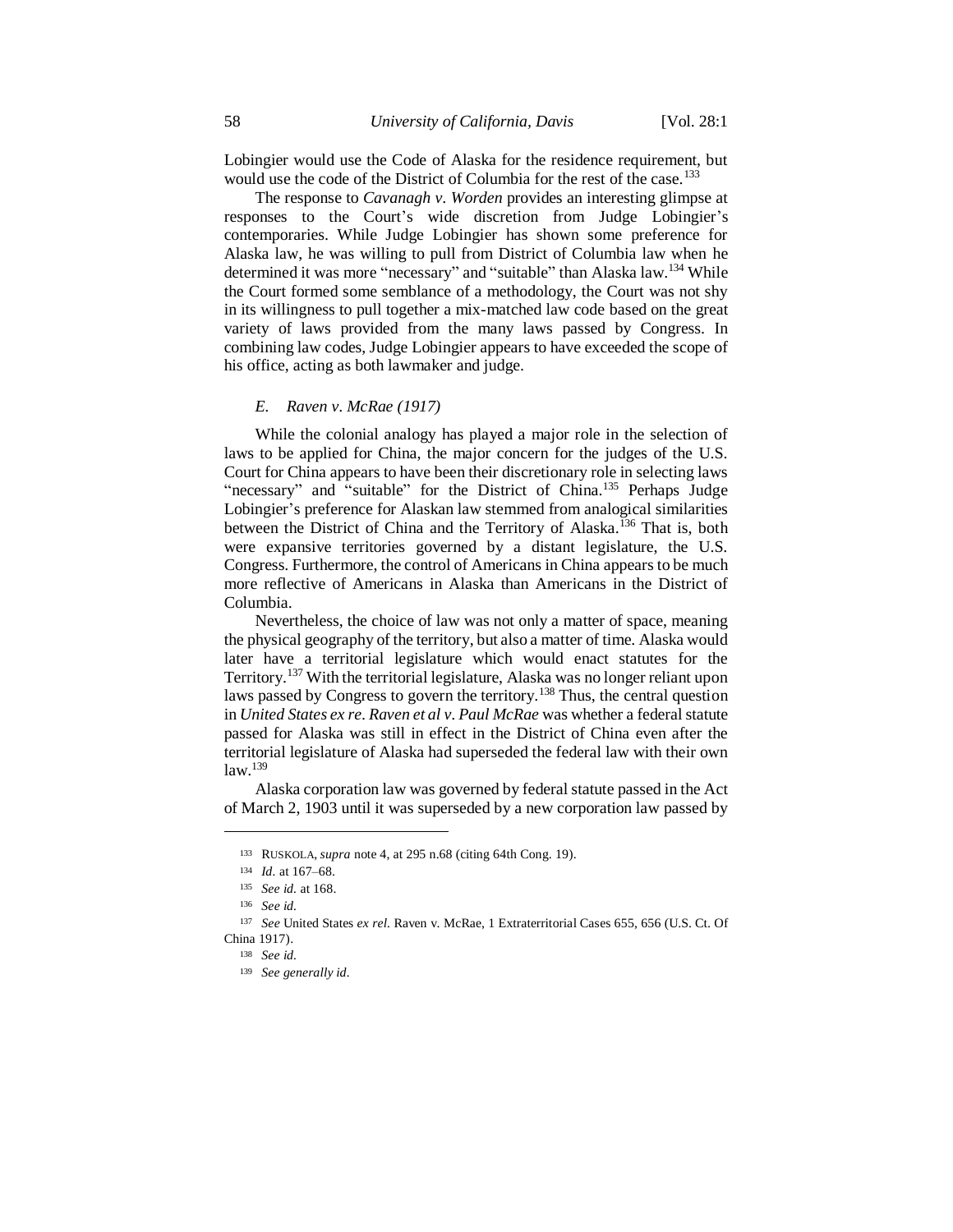the Alaska legislature effective January 2,  $1914$ <sup>140</sup> In Judge Lobingier's decision, the 1903 law, rather than the 1914 law, would hold in China.<sup>141</sup> Judge Lobingier based this decision on his aversion to what would amount to allowing the territorial legislature of Alaska to determine the law applicable of China, which he described as a "legal and political monstrosity."<sup>142</sup> It is unclear whether this "monstrosity" was due to the notion of allowing Alaskan legislators to make law for China at all or whether allowing Alaskan legislators to do so would infringe on Congress's power to pass law for the District of China.<sup>143</sup> From the decision, it appears that Judge Lobingier was more concerned with the former, as he describes the notion of "Congress delegating to a territorial legislature the power not only to repeal congressional enactments operative in its own territory but also to legislate for the residents of a distant region like China" as a "strange anomaly."<sup>144</sup> The preference for congressional statutes is defensible to some extent, as it acknowledges the national government's primacy in foreign relations, rather than delegating such power to a territorial jurisdiction. However, the process of Judge Lobingier's choice reveals his great discretionary power to select and interpret the law to be applied in the district.<sup>145</sup> To further cement his discretion, Judge Lobingier determined that the contemporary Alaska law would not be "suitable" for the District of China, deciding that it was difficult to analogize necessary offices who would accept incorporation documents in Alaska to offices in China.<sup>146</sup>

Congress appears to have been alarmed by the situation and, in 1922, it passed the China Trade Act, which contained special acts of limited territorial application for creating American corporations for the purposes of doing business in China as a way of constraining Judge Lobingier's decision on the matter of incorporation in China.<sup>147</sup> However, Judge Lobingier still found that the 1922 Act did not completely supersede his application of Alaskan law.<sup>148</sup>

<sup>140</sup> *Id.* at 656.

<sup>141</sup> *Id.* at 656, 661.

<sup>142</sup> *Id.* at 657.

<sup>143</sup> *Id.*

<sup>144</sup> *Id.*

<sup>145</sup> Judge Lobingier's discretion even extended to local laws. Ruskola notes that the court recognized "compradore" or "Chinese custom" and that in 1933, Judge Lobingier proposed that the Court should adopt "newly enacted modern Chinese codes as the law of the court" in order to maintain a "uniformity of law" within China and to avoid the inherent contradictions of applying American law in China. RUSKOLA, *supra* note 4, at 172 (citing Charles Sumner Lobingier, *Shall China Have an Uniform Legal System?*, 6 CHINA L. REV. 327 (1933)). The Judge's proposal was, however, unsuccessful. *Id.*

<sup>146</sup> *Raven*, 1 Extraterritorial Cases at 662–64.

<sup>147</sup> RUSKOLA, *supra* note 4, at 168.

<sup>148</sup> *See id.* at 167–68.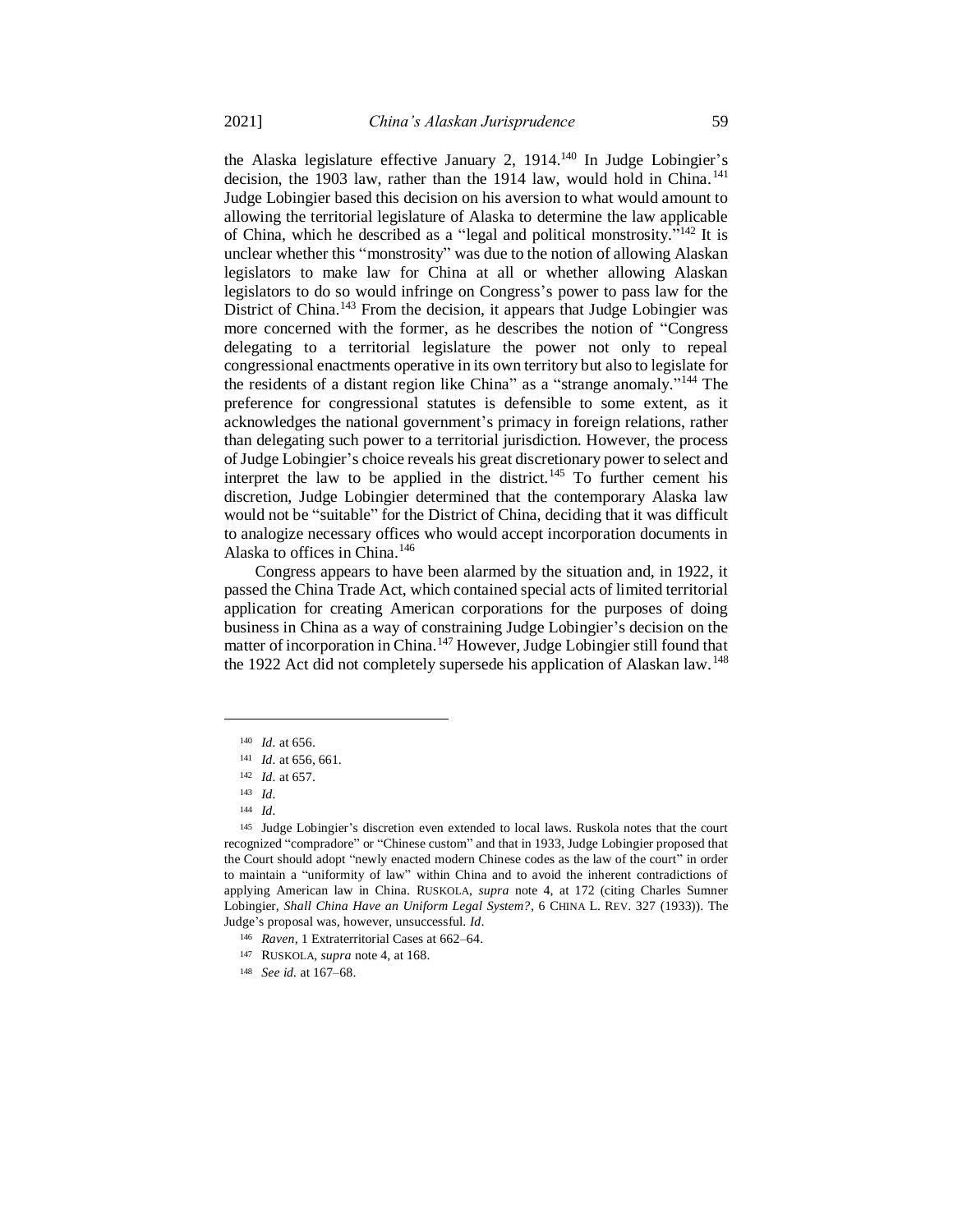It was not until Congress finally amended Act in 1925 that the Alaskan Law was expressly superseded by congressional statute.<sup>149</sup>

### V. CHINA IN THE AMERICAN LEGAL MIND

In China, American law is divided into: (a) compradore custom belonging to the Emperor, (b) Unequal Treaties written at gunpoint, (c) anything but the Constitution, (d) the code of the Territory of Alaska, except when not, (e) parts of the code of the District of Columbia (perhaps) but not its penalties (unless we like them), (f) innumerable, (g) the common law, but only if really old, yet not too old, (h) fabulous, (i) again, not the Constitution, (j) prisons in the Philippines, (k) not included in the present classification, (l) et cetera, (m) having just been repealed in Alaska, (n) that from a long way off looks like law.<sup>150</sup>

In creating a general law for the District of China, the judges of the Court analogized China as what this Article calls a "legal wilderness."<sup>151</sup> Judge Wilfley's application of English common law reveals the earliest form of the colonial analogy by the Court, interpreting the common law to be that common law most generally applicable to all the American colonies before

 $\overline{a}$ 

<sup>149</sup> *Id.* at 168.

<sup>150</sup> *Id.* at 174. This humorous passage was written by Teemu Ruskola in his book, Legal Orientalism. In chapter 2 of the same book, Ruskola cites Michel Foucault's citation to the "Chinese encyclopedia" which lists that animals are divided into: "(a) belonging to the Emperor, (b) embalmed, (c) tame, (d) sucking pigs, (e) sirens, (f) fabulous, (g) stray dogs, (h) included in the present classification, (i) frenzied, (j) innumerable, (k) drawn with a very fine camelhair brush, (l) et cetera, (m) having just broken the water pitcher, (n) that from a long way off look like flies." *Id.* at 30 (citing MICHEL FOUCAULT, THE ORDER OF THINGS: AN ARCHAEOLOGY OF THE HUMAN SCIENCES xv (1994)). The quotation is actually taken from a fable written by Jorge Luis Borges, which Foucault cites as a way to describe China as a "foil" to Western systems of knowledge, though Ruskola is unaware whether Foucault was self-aware of this. *Id.* at 30–31.

Ruskola cites this passage as an example of how China is perceived in the Western mind, as an "Orientalized" subject. Through an "orientalist" lens, a Chinese encyclopedia would list things in a way which, to Western observers, appear to have no semblance of organization according to Western systems of knowledge. Nevertheless, an Orientalist lens simply assumes that such things are organized in a Chinese system of knowledge, with the two systems probably incompatible. It is with a great deal of irony, then, that Ruskola notes how the law applied by the United States Court of China appears to have been picked arbitrarily. In this way, Western lawyers apparently picked together law that would be "suitable" for China based on the Orientalist lenses by which they view China. Selecting suitable law for China through an Orientalist lens thus reflects the disorganized system of knowledge that is not propagated by China itself, but by what Westerns believe to be a Chinese system of knowledge.

<sup>151</sup> *See, e.g.*, RUSKOLA, *supra* note 4, at 174 ("The United States Court for China was, in short, an imperial court that was left to fashion its own peculiarly placeless law, justified by the conviction that China itself was a lawless place.").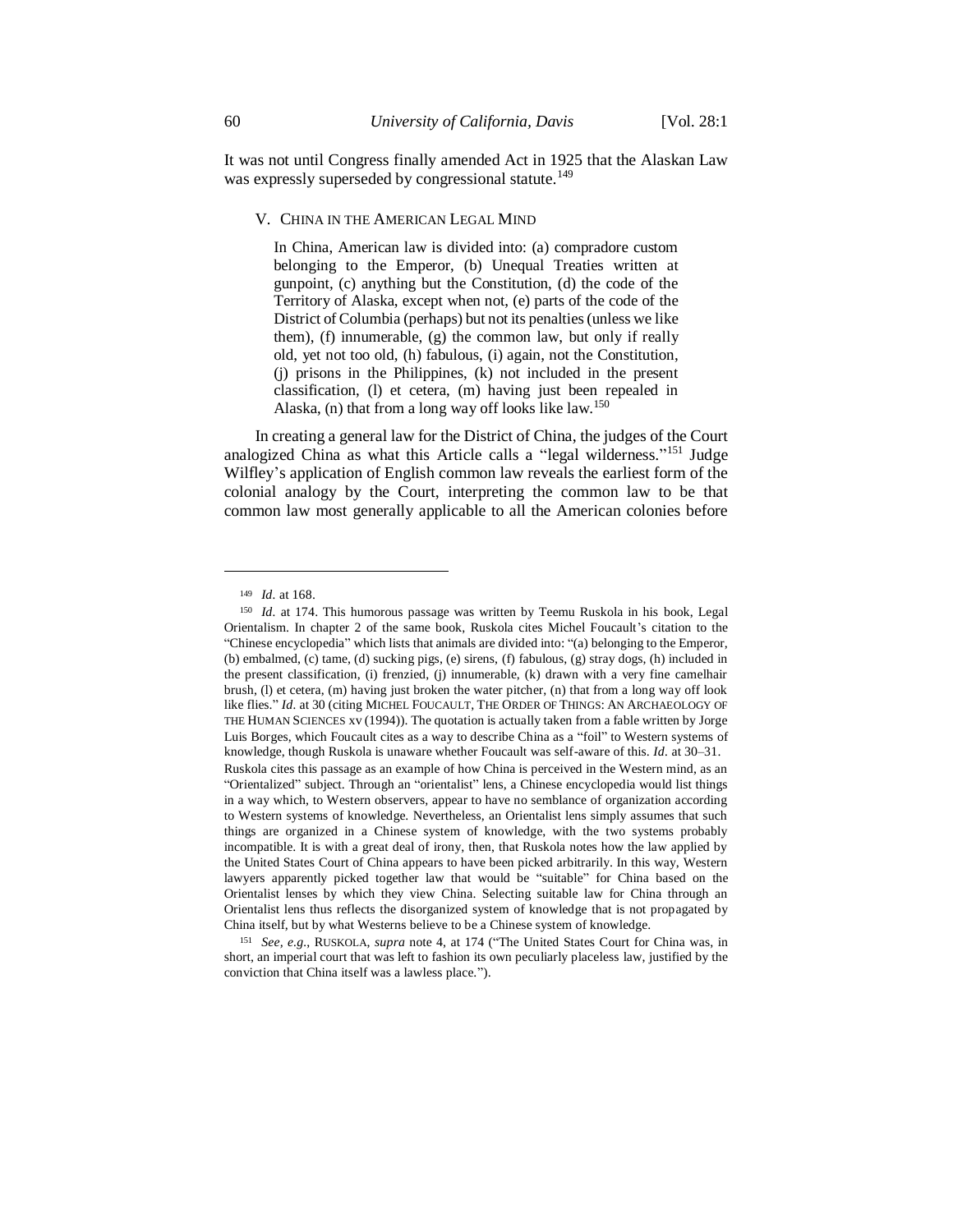their state-specific divergence.<sup>152</sup> To Judge Lobingier, China was more akin to the sparsely populated, primitive society of Alaska than it was to the urbanized society of Washington, D.C.<sup>153</sup>

In his 1919 article, "American Courts in China," Judge Lobingier noted that drawing from the bodies of law passed by the U.S. Congress still posed the difficult task of choosing among laws covering the same subject for more than one jurisdiction.<sup>154</sup> If Congress passed conflicting laws on the same subject matter for two different territories, which should be established as "law" in China? Judge Lobingier writes that "[w]here these are *equally*  suitable the court...adopts the later enactment."<sup>155</sup> While Judge Lobingier appears to indicate that later legislation is theoretically better than earlier legislation, this is not always the case, and the law must also be "suitable" for China.<sup>156</sup> Therefore, as Judge Lobingier wrote:

Thus as between the Alaskan and [the District of] Columbian Codes, both enacted by the same Congress, the former, which is a few months the earlier, having been drafted for a sparsely settled, frontier community, is, on the whole, better suited to conditions in China than the latter, though [sic] each contains desirable features not found in the other.<sup>157</sup>

While the circumstances of China may be comparable with either rural Alaska and the urban District of Columbia, Judge Lobingier's professional experience in China would have been overwhelmingly urban, given that the Court was based in Shanghai with annual sessions in Tianjin, Hankou, and Guangzhou.<sup>158</sup> Nevertheless, the population of China was overwhelmingly rural and China's urban population did not exceed its rural population until 2011.<sup>159</sup> Furthermore, the fact that Congress sat in the District of Columbia, while promulgating substantive laws for both the District of Columbia and the Territory of Alaska, may provide a better analogy between Alaska and China,

<sup>152</sup> This reasoning, however, seems to ignore the local character of the colonial law. The notion of "taxation without representation" was enforced by the belief that certain taxes must be passed by the local legislatures. *See* Aaron Walayat, *Adams and Jefferson: American Religion and the Ancient Constitution*, 11 FAULKNER L. REV. 215 (2020).

<sup>153</sup> *See* RUSKOLA, *supra* note 4, at 167.

<sup>154</sup> CHARLES B. LOBINGIER, AMERICAN COURTS IN CHINA 13 (1919).

<sup>155</sup> *Id.* at 13–14 (citing Cavanagh v. Worden, 1 Extraterritorial Cases 361, 362 (U.S. Ct. for China 1914)).

<sup>156</sup> *See* RUSKOLA, *supra* note 4, at 168.

<sup>157</sup> LOBINGIER, *supra* note 154, at 14.

<sup>158</sup> *Id.* at 5. Ruskola notes the taxing geographical scope of such a model and how the demanding travel associated with the sessions would leave periods of extensive absences for the Court. *See* RUSKOLA, *supra* note 4, at 169.

<sup>159</sup> Peter Simpson, *China's Urban Population Exceeds Rural for First Time Ever*, THE TELEGRAPH (Jan. 17, 2012, 2:24 PM), https://www.telegraph.co.uk/news/worldnews/asia/ china/9020486/Chinas-urban-population-exceeds-rural-for-first-time-ever.html.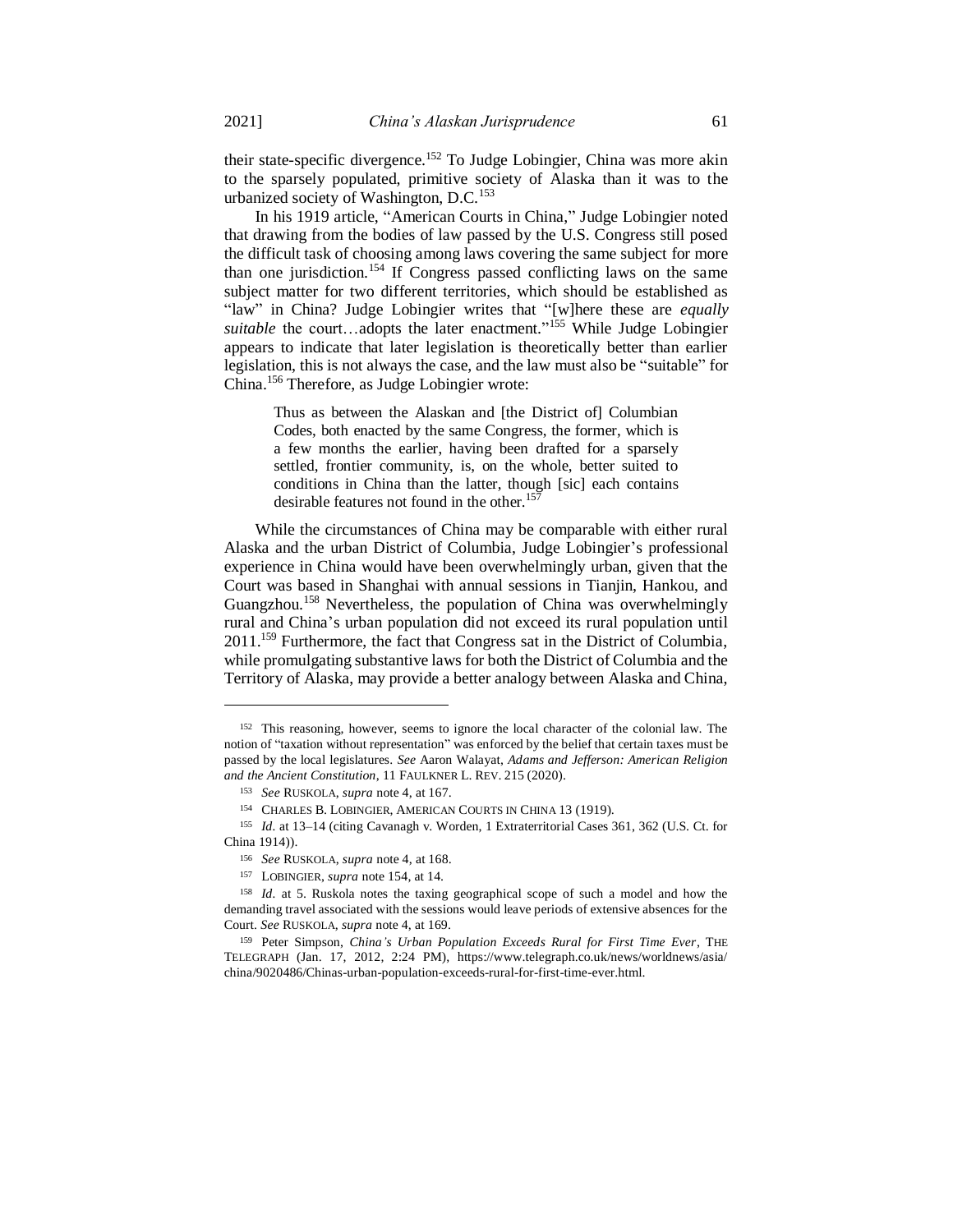and Judge Lobingier may have preferred Congress's Alaska Code for China because, much like Alaska, Congress developed the law without being geographically present in the territory.<sup>160</sup>

It is notable that Judge Lobingier's preference for Alaskan law was due to Congress's promulgation of law over a "a primitive, frontier community."<sup>161</sup> It seems that, in Judge Lobingier's legal imagination, China was a legal wilderness, akin to that of Alaska, in which a U.S. federal court, geographically located in a greater population center, was needed to reign in the population out in the "frontier." <sup>162</sup> In some sense, China *was* a legal wilderness, for Americans existed in a state of lawlessness given the extraterritoriality provisions of the Treaty of Wanghia and, given extraterritoriality, Americans could not be taken to Chinese courts and Americans geographically out of reach of the U.S. Court for the China in Shanghai as well as law enforcement bodies could act unpunished.<sup>163</sup> But the conception of China as a legal wilderness goes beyond extraterritorial liberty from Chinese laws. The Treaty of Wanghia itself is operated under the assumption that Chinese law was uncivilized and would naturally be unacceptable if applied to Americans.<sup>164</sup> Extraterritoriality did not "create" a Chinese legal wilderness, but simply formalized what American observers of China already believed about the country's law, that China was a "lawless" place and Americans could not be subject to lawless whims.<sup>165</sup>

It is interesting, then, to observe the Court's solution to this apparent problem. The operation of the Court reflected some of the very fears of Americans, fears of being subjected to Chinese laws. The Court's law, as we have seen, did not include constitutional protections and its application of the "laws of the United States" afforded the Judge of the Court extraordinary discretion to apply the laws he saw most fit for China.<sup>166</sup> In doing so, the judges acted as executive, legislator, and judge, amalgamating the three branches of the U.S. government in the way they picked and chose the law it would apply, sometimes combining elements of different Codes of Law to make a suitable law for China.<sup>167</sup>

 $\overline{\phantom{a}}$ 

- <sup>165</sup> *See id.* at 26–27.
- <sup>166</sup> *See id.* at 159, 166.

<sup>167</sup> Among the critics of this legal "gray area" was United States Secretary of State James G. Blaine, who suggested in 1881 and 1884 that the U.S. replace the consular courts with a proper judicial tribunal "complete with ah jury and a full panoply of constitutional guarantees. Though Secretary Blaine was mainly concerned with the consular courts, it appears that the "strange and incompatible blending of executive, judicial, and legislative functions" continued, even with the

<sup>160</sup> *See* RUSKOLA, *supra* note 4, at 167.

<sup>161</sup> *Id.*

<sup>162</sup> *See id.*

<sup>163</sup> *See id.* at 158.

<sup>164</sup> *See id.* at 131–32.